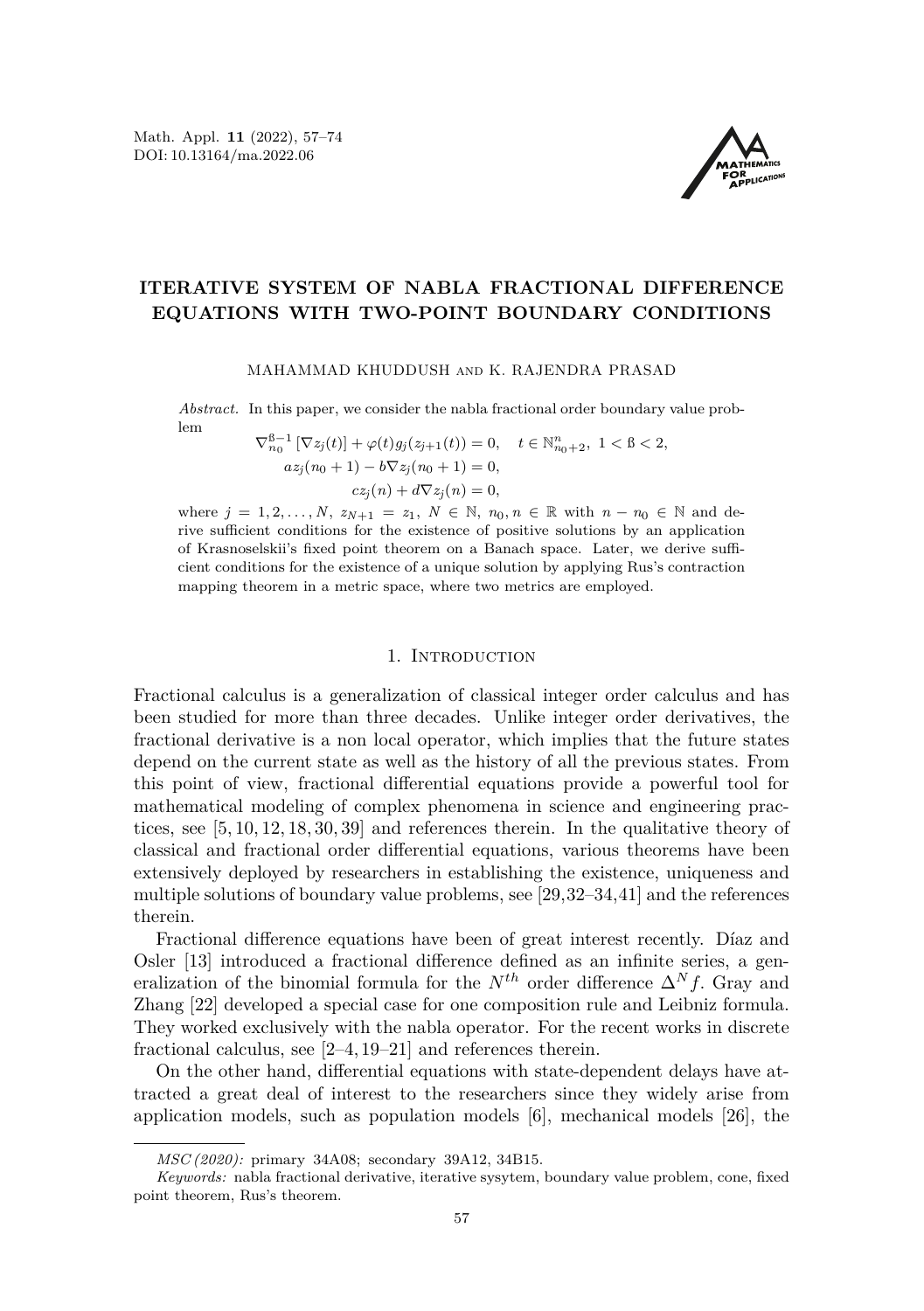dynamics of economical systems [\[7\]](#page-15-8), position control [\[9\]](#page-15-9), two-body problem of classical electrodynamics [\[14\]](#page-15-10), etc. As a special type of state-dependent delaydifferential equations, iterative differential equations have distinctive characteristics and have been investigated in recent years, e.g., equivariance [\[38\]](#page-16-10), analyticity [\[40\]](#page-17-1), convexity [\[36\]](#page-16-11), monotonicity [\[15\]](#page-16-12), smoothness [\[11\]](#page-15-11). In [\[17\]](#page-16-13), Fečkan, Wang and Zhao established the maximal and minimal nondecreasing bounded solutions of the following iterative functional differential equations

$$
z'(t) = g(t, z^{[1]}(t), z^{[2]}(t), \dots, z^{[n]}(t)),
$$

where  $z^{[j]}(t) := z(z^{[j-1]})(t)$  indicates the *j*-th iterate of *z*, where  $j = 1, 2, \ldots, n$ , by the method of lower and upper solutions. Recently, Prasad, Khuddush and Leela [\[33\]](#page-16-14) derived sufficient conditions for the existence and uniqueness of solutions by applying Schauder fixed point theorem and contraction mapping theorem in a Banach space to the following Caputo type fractional order boundary value problem

$$
D^{\alpha} z(t) = g(t, z(t), z^{[2]}(t)), \quad t \in [0, 1],
$$
  
 
$$
z(0) = A, z(1) = B,
$$

where  $1 < \alpha \leq 2$  and  $0 \leq A \leq B \leq 1$ . In [\[27\]](#page-16-15), Jonnalagadda derived sufficient conditions for the existence of positive solutions for the following Riemann–Liouville nabla fractional order two-point boundary value problem,

$$
\nabla_{\rho(a)}^{\alpha} z(t) + g(t, z(t)) = 0, \quad t \in \mathbb{N}_{a+2}^{b}, 1 < \alpha < 2,
$$
  

$$
z(a) = 0, z(b) = 0
$$

where  $\mathbb{N}_{n_0}^n := \{n_0, n_0+1, n_0+2, \ldots, n\}$  by applying Krasnoselskii's fixed point theorem. Recently, Eralp and Topal [\[16\]](#page-16-16) studied the following Caputo nabla fractional order two-point boundary value problem,

$$
\nabla_{a^*}^{\mu} z(t) + g(t, z(t - (N - 1))) = 0, \quad t \in \mathbb{N}_{a+1}^{b-1}, 1 < \mu < 2,
$$
  
\n
$$
\alpha z(a - j) - \beta \nabla z(a - (j - 1)) = 0, \quad j = 1, 2, ..., N - 1,
$$
  
\n
$$
\gamma z(b) + \delta \nabla z(b) = 0,
$$

and obtained the existence of positive solutions by using the Schauder and Banach fixed point theorems. Inspired by the above literature, in this paper, we derive sufficient conditions for the existence of positive solutions for the following iterative system of Riemann–Liouville nabla fractional order difference equations

$$
\nabla_{n_0}^{8-1} \left[ \nabla z_j(t) \right] + \varphi(t) g_j(z_{j+1}(t)) = 0, \quad t \in \mathbb{N}_{n_0+2}^n, 1 < 8 < 2, j = 1, 2, \dots, N,
$$
  

$$
z_{N+1}(t) = z_1(t), \quad t \in \mathbb{N}_{n_0+2}^n,
$$
  
(1.1)

satisfying two-point general boundary conditions

<span id="page-1-1"></span>
$$
az_j(n_0+1) - b\nabla z_j(n_0+1) = 0, \quad j = 1, 2, ..., N,
$$
  

$$
cz_j(n) + d\nabla z_j(n) = 0, \quad j = 1, 2, ..., N,
$$
 (1.2)

<span id="page-1-0"></span>*b*−1

where  $N \in \mathbb{N}$ ,  $n_0, n \in \mathbb{R}$  with  $n - n_0 \in \mathbb{N}$ ,  $\varphi(t) \in \ell^p(\mathbb{N}_{n_0+2}^n)$ ,  $g_j : [0, +\infty) \to [0, +\infty)$ is continuous for each  $1 \leq j \leq n$ , by an application of Krasnoselskii's fixed point theorem on a Banach space.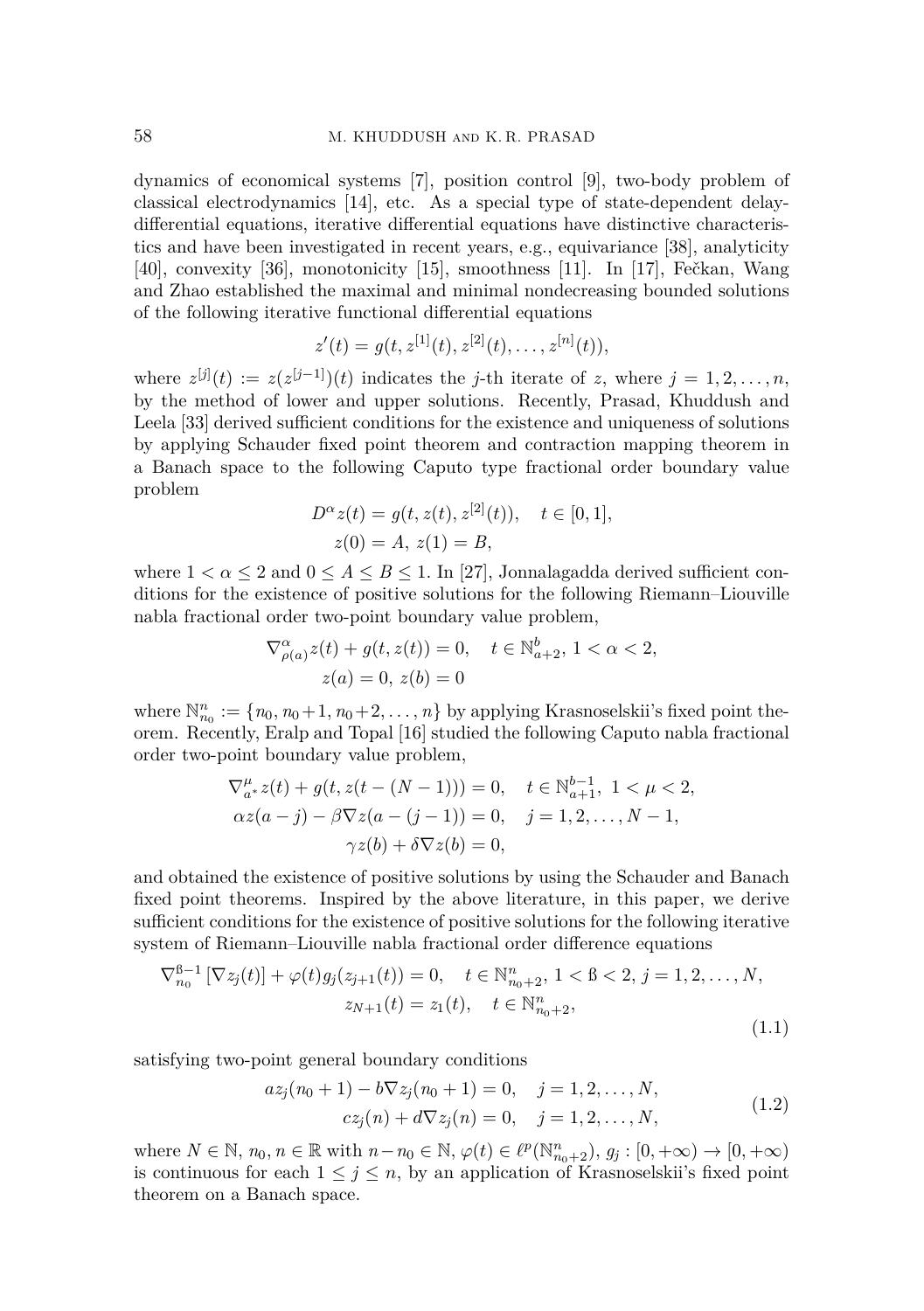The rest of the paper is organized in the following fashion. In Section 2, we estimate bounds for the kernel and provide some lemmas which are needed in establishing our main results. In Section 3, we establish criteria for the existence of positive solutions for the boundary value problem  $(1.1)–(1.2)$  $(1.1)–(1.2)$  by applying Hölder's inequality and Krasnoselskii's cone fixed point theorem in a Banach space. Also, we derive sufficient conditions for the existence of a unique positive solution to the problem by an application of a fixed point theorem in a complete metric space. Finally, we provide an example to illustrate the main results of the paper.

#### 2. Preliminaries, kernel and bounds

In this section, we present some definitions, lemmas and kernel for the homogeneous boundary value problem corresponding to the problem  $(1.1)$ – $(1.2)$ , which is useful in the later sections. Throughout the paper, we shall use the following notations. Denote the set of all positive integers, nonpositive integers, real numbers and positive real numbers by  $\mathbb{N}, \mathbb{N}^-$ ,  $\mathbb{R}$  and  $\mathbb{R}^+$ , respectively. The generalized rising function is defined by

$$
t^{\overline{\mathbf{B}}} = \frac{\Gamma(t + \mathbf{B})}{\Gamma(t)}
$$

for  $t \in \mathbb{R} \backslash \mathbb{N}^-$ ,  $\beta \in \mathbb{R}$  and  $t + \beta \in \mathbb{R} \backslash \mathbb{N}^-$ . Also, if  $t \in \mathbb{N}^-$  and  $t + \beta \in \mathbb{R} \backslash \mathbb{N}^-$ , then we use the convention that  $t^{\beta} = 0$ .

For  $\mathcal{B} \in \mathbb{R} \backslash \mathbb{N}^-$ , define the  $\mathcal{B}^{th}$  order nabla fractional Taylor monomial by

$$
\mathcal{H}_{\text{B}}(t, n_0) = \frac{(t - n_0)^{\overline{\text{B}}}}{\Gamma(\text{B} + 1)},
$$

provided the right hand side exists. Also,  $\mathcal{H}_{\mathcal{B}}(t,n_0) = 0$  for  $t \in \mathbb{N}_{n_0}$  and  $\mathcal{B} \in$ N <sup>−</sup>\{0}*.* Also, we denote

$$
N_{n_0} = \{n_0, n_0 + 1, n_0 + 2, \dots\},
$$
  
\n
$$
\lambda = (b - a)c + ac\mathcal{H}_{B-1}(n, n_0) + ad\mathcal{H}_{B-2}(n, n_0) \neq 0,
$$
  
\n
$$
\hat{\aleph} = \frac{1}{\lambda} \Big[ ad\mathcal{H}_{B-1}(n_0 + 1, n_0) \mathcal{H}_{B-2}(n, n_0) + (b - a)d\mathcal{H}_{B-2}(n, n_0) \Big],
$$
  
\n
$$
\aleph^* = \frac{1}{\lambda} \Big[ ac(\mathcal{H}_{B-1}(n, n_0))^2 + ad\mathcal{H}_{B-1}(n, n_0) + (b - a)c\mathcal{H}_{B-1}(n, n_0) + (b - a)d \Big],
$$
  
\n
$$
\varkappa = \frac{1}{\lambda} \Big[ ac\mathcal{H}_{B-1}(n, n_0)\mathcal{H}_{B}(n, n_0) + ad\left[\mathcal{H}_{B-1}(n, n_0)\right]^2
$$
  
\n
$$
+ (b - a)c\mathcal{H}_{B}(n, n_0) + (b - a)d\mathcal{H}_{B-1}(n, n_0) \Big].
$$

**Definition 2.1.** [\[21\]](#page-16-8) The operator  $\rho : \mathbb{N}_{n_0+1} \to \mathbb{N}_{n_0}$  for the nabla transformation defined by  $\rho(t) = t - 1$  is called the *backward jump operator*.

**Definition 2.2.** [\[21\]](#page-16-8) Let  $z: N_{n_0+1} \to \mathbb{R}$  and  $N \in \mathbb{N}$ . The  $N^{th}$  order nabla sum of  $z$  based at  $n_0$  is given by

$$
\nabla_{n_0}^{-N} z(t) = \sum_{\tau=n_0+1}^t \mathcal{H}_{N-1}(t, \varrho(\tau)) z(\tau), \ t \in \mathbb{N}_{n_0},
$$

where, by convention,  $\nabla_{n_0}^{-N}z(n_0) = 0$ .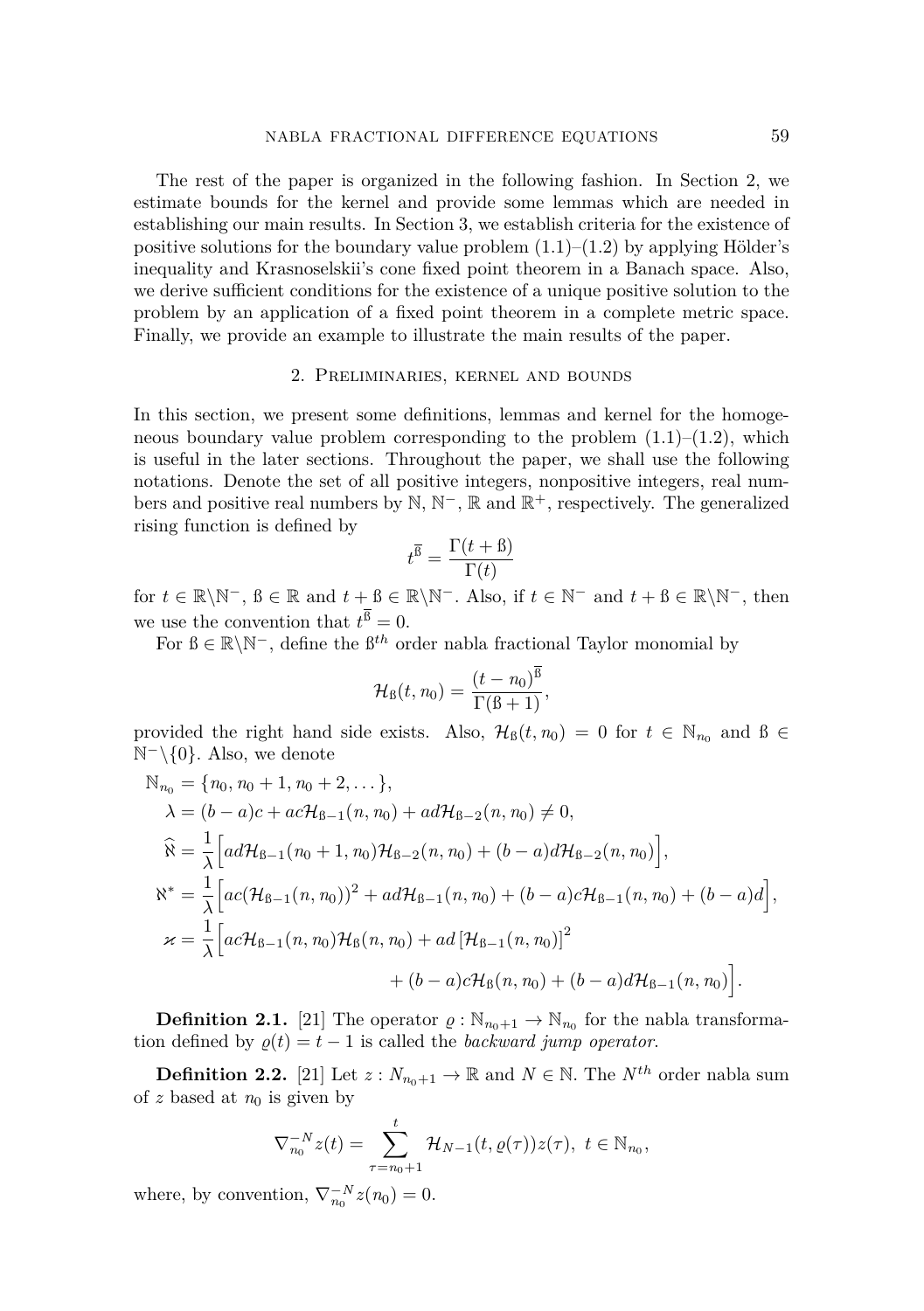**Definition 2.3.** [\[21\]](#page-16-8) Let  $z: N_{n_0+1} \to \mathbb{R}$  and  $\mathcal{B} \in \mathbb{R}^+$ . The  $\mathcal{B}^{th}$  order nabla sum of  $z$  based at  $n_0$  is given by

$$
\nabla_{n_0}^{-\beta} z(t) = \sum_{\tau=n_0+1}^t \mathcal{H}_{\beta-1}(t, \varrho(\tau)) z(\tau), \ t \in \mathbb{N}_{n_0},
$$

where, by convention,  $\nabla_{n_0}^{-\beta} z(n_0) = 0$ .

**Definition 2.4.** [\[21\]](#page-16-8) Let  $z: N_{n_0+1} \to \mathbb{R}$ ,  $\mathbb{B} \in \mathbb{R}^+$  and choose  $N \in \mathbb{N}_1$  such that ß ∈ (*N* − 1*, N*]*.* The ß*th* order Riemann–Liouville nabla fractional difference of *z* is given by

$$
\nabla_{n_0}^{\mathcal{B}} z(t) = \nabla^N \nabla_{n_0}^{-(N-\mathcal{B})} z(t), \ t \in N_{n_0+N}.
$$

<span id="page-3-0"></span>**Lemma 2.5.** [\[25\]](#page-16-17) *Let*  $\mathbb{B} > -1$  *and*  $\tau \in \mathbb{N}_{n_0}$ *. Then, we have the following properties:*

- (i) If  $t \in \mathbb{N}_{\varrho(\tau)}$ , then  $\mathcal{H}_{\beta-1}(t, \varrho(\tau)) \geq 0$ , and if  $t \in \mathbb{N}_{\tau}$ , then  $\mathbb{N}_{\varrho(\tau)} > 0$ .
- (ii) *If*  $t \in \mathbb{N}_{\rho(\tau)}$  *and*  $\beta > 0$ *, then*  $\mathcal{H}_{\beta}(t, \rho(\tau))$  *is a decreasing function of*  $\tau$ *.*
- (iii) *If*  $t \in \mathbb{N}_{\tau}$  *and*  $-1 < \beta < 0$ , *then*  $\mathcal{H}_{\beta}(t, \varrho(\tau))$  *is an increasing function of*  $\tau$ .
- (iv) If  $t \in \mathbb{N}_{\rho(\tau)}$  and  $\beta \geq 0$ , then  $\mathcal{H}_{\beta}(t, \varrho(\tau))$  is a nondecreasing function of t.
- (v) If  $t \in \mathbb{N}_{\tau}$  and  $\beta > 0$ , then  $\mathcal{H}_{\beta}(t, \varrho(\tau))$  is an increasing function of  $t$ .
- (vi) *If*  $t \in \mathbb{N}_{\tau+1}$  *and*  $-1 < \beta < 0$ *, then*  $\mathcal{H}_{\beta}(t, \varrho(\tau))$  *is a decreasing function of τ.*

**Definition 2.6.** [\[24\]](#page-16-18) Let  $0 < p < \infty$  be a finite real number. A sequence of scalars  $z = (z_k)_{k \in \mathbb{N}}$  is *p*-summable if  $\sum_{k=1}^{\infty} |z_k|^p < \infty$ . A sequence of scalars  $z = (z_k)_{k \in \mathbb{N}}$  is bounded if  $\sup_{k \in \mathbb{N}} |z_k| < \infty$ .

**Definition 2.7.** [\[24\]](#page-16-18) If  $0 < p < \infty$ , then the space  $\ell^p$  consists of all *p*-summable sequences of scalars. That is, a sequence  $z = (z_k)_{k \in \mathbb{N}}$  belongs to  $\ell^p$  if and only if

$$
||z||_p = ||(z_k)_{k \in \mathbb{N}}||_p = \left[\sum_{k=1}^{\infty} |z_k|^p\right]^{1/p} < \infty.
$$

For  $p = \infty$ , the space  $\ell^p$  consists of all bounded sequences of scalars. That is, a sequence  $z = (z_k)_{k \in \mathbb{N}}$  belongs to  $\ell^p$  if and only if

$$
||z||_p = ||(z_k)_{k \in \mathbb{N}}||_p = \sup_{k \in \mathbb{N}} |z_k| < \infty.
$$

**Remark 2.8.** [\[24\]](#page-16-18) By making appropriate changes in the preceeding definitions, we can consider spaces of sequences that are indexed by sets other than the natural numbers N. For example, if  $I$  is a countable index set, then we say that a sequence  $z = (z_k)_{k \in I}$  is *p*-summable if and only if  $\sum_{k=1}^{\infty} |z_k|^p < \infty$ . For finite *p*, we let  $\ell^p(I)$ be the space of all *p*-summable sequences indexed by *I*, and we define  $\ell^{\infty}(I)$  to be the space of all bounded sequences indexed by *I.*

**Lemma 2.9.** [\[8\]](#page-15-12) *Let*  $b \ge a$  *and*  $f : N_{n_0+1} \to \mathbb{R}$ *. Then, the boundary value problem*

$$
\nabla_{n_0}^{\beta-1} \left[ \nabla z_1(t) \right] + f(t) = 0, \quad t \in \mathbb{N}_{n_0+2}^n, 1 < \beta < 2,
$$
\n
$$
az_1(n_0+1) - b\nabla z_1(n_0+1) = 0,
$$
\n
$$
cz_1(n) + d\nabla z_1(n) = 0
$$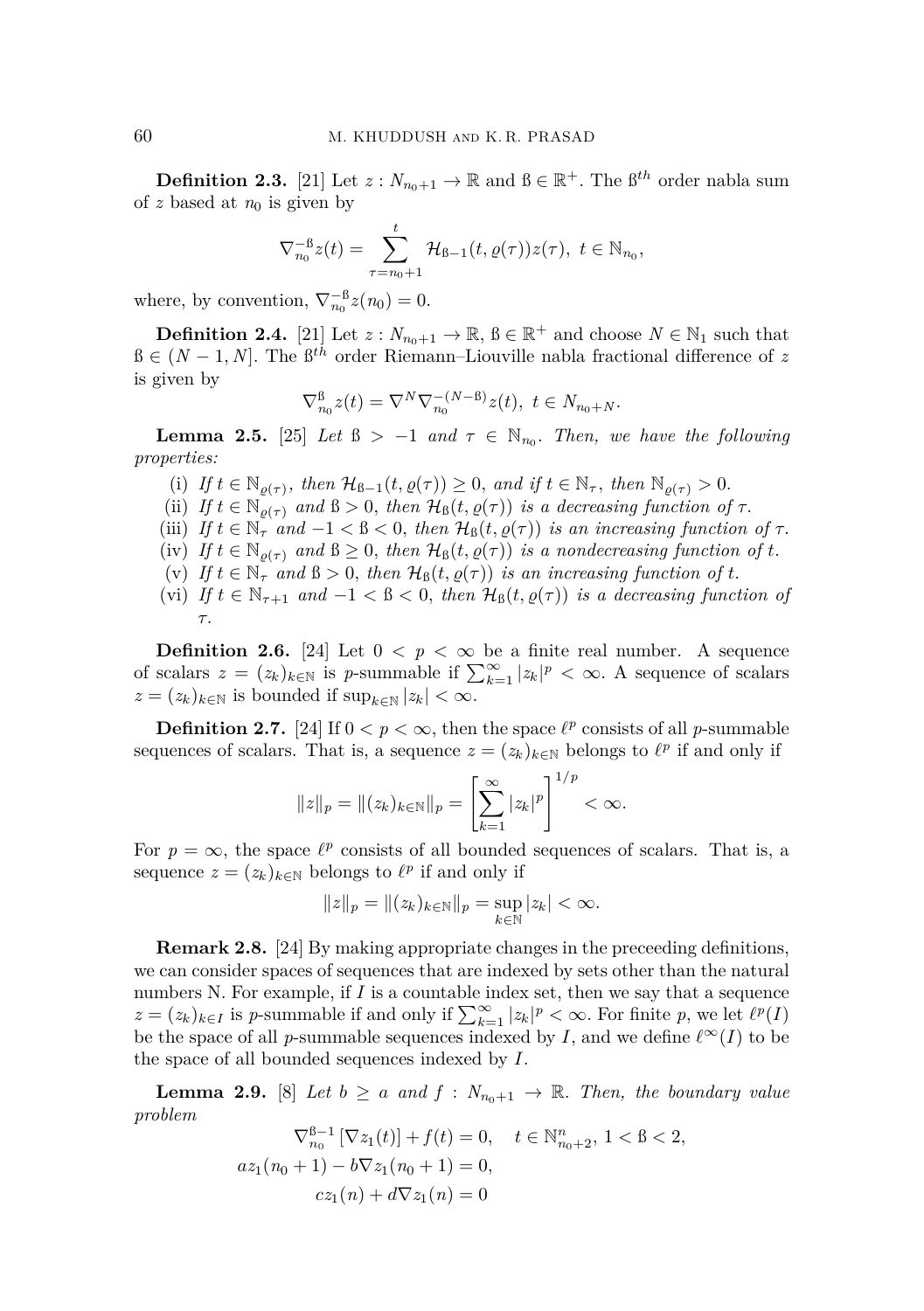*has a unique solution*

$$
z_1(t) = \sum_{\tau=n_0+1}^n \aleph(t,\tau) f(\tau),
$$

*where*

$$
\aleph(t,\tau) = \begin{cases} \aleph_1(t,\tau), & t < \varrho(\tau), \\ \aleph_2(t,\tau), & \tau < t, \end{cases}
$$

*in which*

$$
\aleph_1(t,\tau) = \frac{1}{\lambda} \left[ ac\mathcal{H}_{B-1}(t,n_0)\mathcal{H}_{B-1}(n,\varrho(\tau)) + ad\mathcal{H}_{B-1}(t,n_0)\mathcal{H}_{B-2}(n,\varrho(\tau)) + (b-a)c\mathcal{H}_{B-1}(n,\varrho(\tau)) + (b-a)d\mathcal{H}_{B-2}(n,\varrho(\tau)) \right]
$$

*and*

$$
\aleph_2(t,\tau) = \aleph_1(t,\tau) - \mathcal{H}_{\beta-1}(t,\varrho(\tau)).
$$

<span id="page-4-0"></span>**Lemma 2.10.** [\[28\]](#page-16-19) *Let*  $b \ge a$ . *Then* 

- (i)  $\aleph_1(t,\tau)$  *is an increasing function of t for all*  $(t,\tau) \in \mathbb{N}_{n_0}^n \times \mathbb{N}_{n_0+1}^n$  *and*  $t \leq \varrho(\tau)$ .
- (ii)  $\aleph_2(t, \tau)$  *is a decreasing function of t for all*  $(t, \tau) \in \mathbb{N}_{n_0}^n \times \mathbb{N}_{n_0+1}^n$  *and*  $\tau < t$ .

<span id="page-4-1"></span>**Lemma 2.11.** *Suppose that*  $\hat{\mathbf{X}} > \mathcal{H}_{\mathcal{B}-1}(n, n_0)$  *and let*  $\eta = (\hat{\mathbf{X}} - \mathcal{H}_{\mathcal{B}-1}(n, n_0))/\mathbf{X}^*$ . *Then, kernel function*  $\aleph(t, \tau)$  *has the following properties:* 

- (i)  $\aleph(t,\tau) \geq 0$  *for*  $(t,\tau) \in \mathbb{N}_{n_0}^n \times \mathbb{N}_{n_0+1}^n$ .
- (ii)  $\aleph(t,\tau) \leq \aleph(\varrho(\tau),\tau)$  *for*  $(t,\tau) \in \mathbb{N}_{n_0}^n \times \mathbb{N}_{n_0+1}^n$ .
- (iii)  $\aleph(t,\tau) \geq \eta \aleph(\varrho(\tau),\tau)$  *for*  $(t,\tau) \in \mathbb{N}_{n_0}^n \times \mathbb{N}_{n_0+1}^n$ .
- $\sum_{\tau=n_0+1}^n \aleph(t,\tau) \leq \kappa$  *for*  $t \in \mathbb{N}_{n_0}^n$ .

*Proof.* The results (i) and (iv) are established in [\[28\]](#page-16-19). To prove (ii), we let  $t < \varrho(\tau)$ , then, we have from (i) of Lemma [2.10](#page-4-0) that

$$
\aleph(t,\tau) = \aleph_1(t,\tau) \leq \aleph_1(\varrho(\tau),\tau).
$$

Now, for  $\tau < t$ , we have from (ii) of Lemma [2.10](#page-4-0) that

$$
\aleph(t,\tau) = \aleph_2(t,\tau) \leq \aleph_2(\tau,\tau) \leq \aleph_2(\varrho(\tau),\tau)
$$
 as  $\varrho(\tau) < \tau$ .

From the above two inequalities, we obtain  $\aleph(t, \tau) \leq \aleph(\varrho(\tau), \tau)$ *.* Next, we prove (iii). We note from Lemma [2.5](#page-3-0) that

$$
\mathcal{H}_{B-1}(n_0+1, n_0) \leq \mathcal{H}_{B-1}(t, n_0) \text{ for } t \in N_{n_0+1},
$$
  
\n
$$
0 = \mathcal{H}_{B-1}(n, n) \leq \mathcal{H}_{B-1}(n, \varrho(\tau)) \leq \mathcal{H}_{B-1}(n, n_0),
$$
  
\n
$$
\mathcal{H}_{B-2}(n, n_0) \leq \mathcal{H}_{B-2}(n, \varrho(\tau)) \leq 1,
$$
  
\n
$$
\mathcal{H}_{B-1}(\varrho(\tau), n_0) \leq \mathcal{H}_{B-1}(\tau, n_0) \leq \mathcal{H}_{B-1}(n, n_0),
$$
  
\n
$$
\mathcal{H}_{B-1}(t, \varrho(\tau)) \leq \mathcal{H}_{B-1}(t, n_0) \leq \mathcal{H}_{B-1}(n, n_0).
$$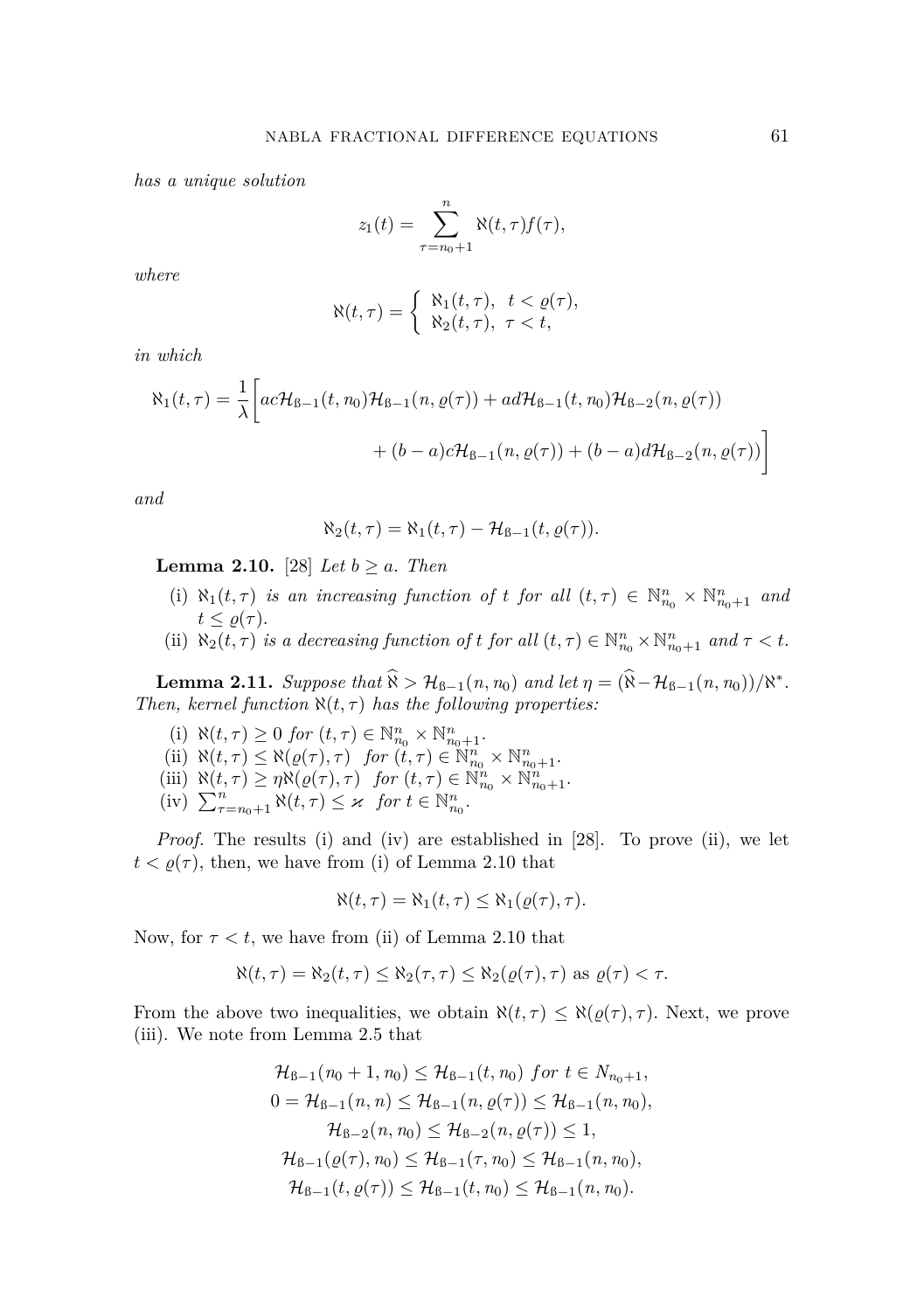So,

$$
\aleph_{1}(t,\tau) = \frac{1}{\lambda} \Big[ ac\mathcal{H}_{B-1}(t,n_{0})\mathcal{H}_{B-1}(n,\varrho(\tau)) + ad\mathcal{H}_{B-1}(t,n_{0})\mathcal{H}_{B-2}(n,\varrho(\tau)) + (b-a)c\mathcal{H}_{B-1}(n,\varrho(\tau)) + (b-a)d\mathcal{H}_{B-2}(n,\varrho(\tau)) \Big]
$$
  

$$
\geq \frac{1}{\lambda} \Big[ ad\mathcal{H}_{B-1}(n_{0}+1,n_{0})\mathcal{H}_{B-2}(n,n_{0}) + (b-a)d\mathcal{H}_{B-2}(n,n_{0}) \Big] = \widehat{\aleph}
$$

and

$$
\aleph_{1}(\varrho(\tau),\tau) = \frac{1}{\lambda} \Big[ ac\mathcal{H}_{B-1}(\varrho(\tau),n_{0})\mathcal{H}_{B-1}(n,\varrho(\tau)) + ad\mathcal{H}_{B-1}(\varrho(\tau),n_{0})\mathcal{H}_{B-2}(n,\varrho(\tau)) + (b-a)c\mathcal{H}_{B-1}(n,\varrho(\tau)) + (b-a)d\mathcal{H}_{B-2}(n,\varrho(\tau)) \Big]
$$
  

$$
\leq \frac{1}{\lambda} \Big[ ac(\mathcal{H}_{B-1}(n,n_{0}))^{2} + ad\mathcal{H}_{B-1}(n,n_{0}) + (b-a)d\Big] = \aleph^{*}.
$$

Therefore, for  $t < \varrho(\tau)$ , we have

$$
\frac{\aleph(t,\tau)}{\aleph(\varrho(\tau),\tau)} = \frac{\aleph_1(t,\tau)}{\aleph_1(\varrho(\tau),\tau)} \ge \frac{\widehat{\aleph}}{\aleph^*} \ge \frac{\widehat{\aleph} - \mathcal{H}_{\beta-1}(n,n_0)}{\aleph^*}
$$

and, for  $\tau < t$ , we get from (i) that

$$
\frac{\aleph(t,\tau)}{\aleph(\varrho(\tau),\tau)}=\frac{\aleph_2(t,\tau)}{\aleph_1(\varrho(\tau),\tau)}=\frac{\aleph_1(t,\tau)-\mathcal{H}_{\text{B}-1}(t,\varrho(\tau))}{\aleph_1(\varrho(\tau),\tau)}\geq \frac{\aleph-\mathcal{H}_{\text{B}-1}(n,n_0)}{\aleph^*}.
$$

This completes the proof.  $\hfill \square$ 

We note that an *N*-tuple  $(z_1, z_2, \ldots, z_N)$  is a solution of  $(1.1)$ – $(1.2)$  if and only if

$$
z_1(t) = \sum_{\tau_1=n_0+1}^{n} \aleph(t, \tau_1) \phi(\tau_1) g_1 \left[ \sum_{\tau_2=n_0+1}^{n} \aleph(\tau_1, \tau_2) \phi(\tau_2) g_2 \left[ \sum_{\tau_3=n_0+1}^{n} \aleph(\tau_2, \tau_3) \phi(\tau_3) \right] \right]
$$

$$
\times g_{N-2}\left[\sum_{\tau_{N-1}=n_0+1}^{n} \aleph(\tau_{N-2}, \tau_{N-1})\phi(\tau_{N-1})\n\n\times g_{N-1}\left[\sum_{\tau_{N}=n_0+1}^{n} \aleph(\tau_{N-1}, \tau_N)\phi(\tau_N)g_N(z_1(\tau_N))\right]\right]
$$

and

$$
z_j(t) = \sum_{\tau=n_0+1}^n \aleph(t,\tau)\phi(\tau)g_j(z_{j+1}(\tau)), \quad j = 2,3,\ldots,N,
$$
  

$$
z_{N+1}(t) = z_1(t), \quad t \in \mathbb{N}_{n_0}^n.
$$

Denote the set of all real-valued functions  $z$  defined on  $\mathbb{N}_{n_0}^n$  by  $\mathcal{B}$ . Then,  $\mathcal{B}$  is a Banach space equipped with the norm  $||z|| = \max_{t \in \mathbb{N}_{n_0}^n} |z(t)|$ . Next, we take the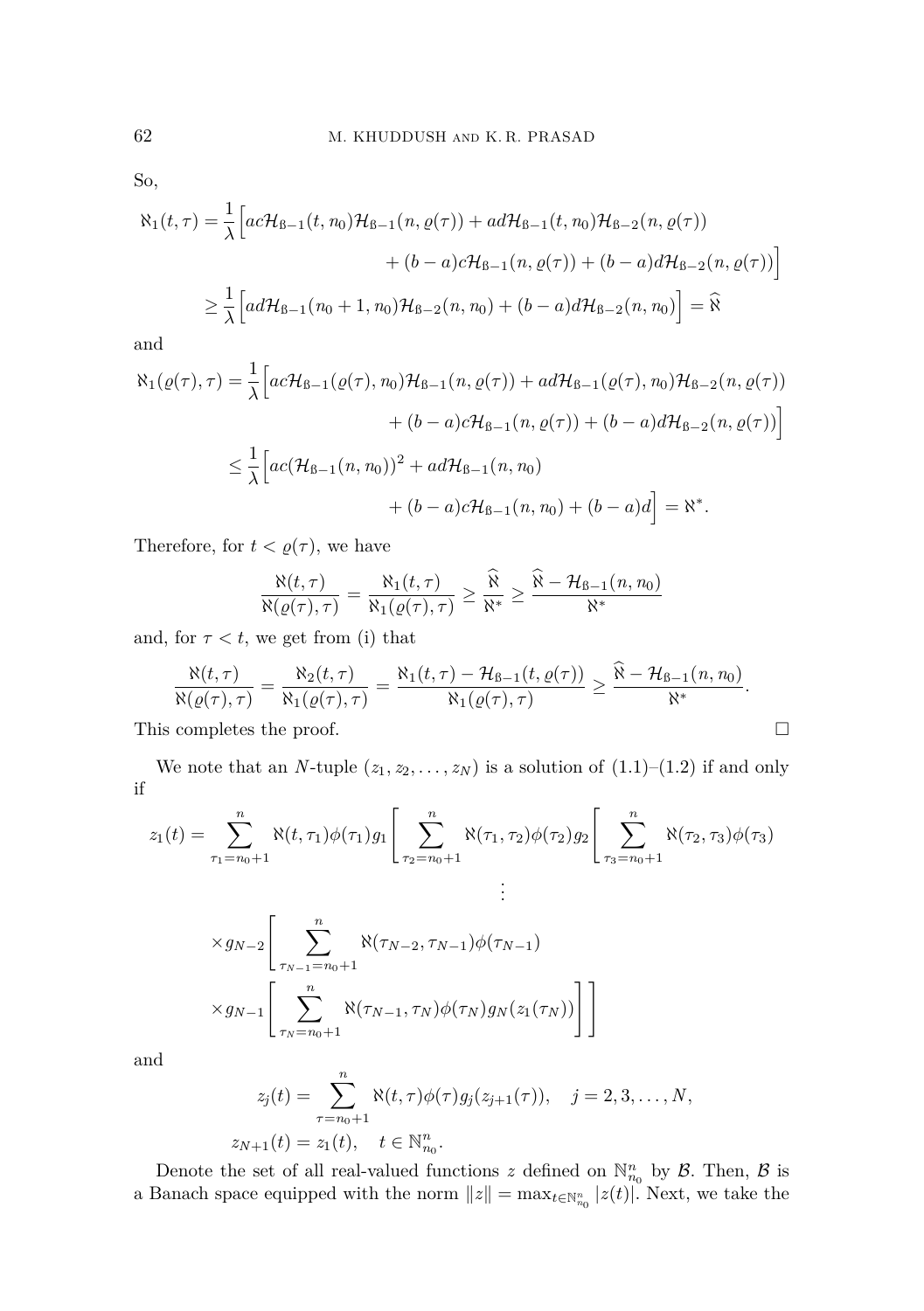cone $\mathcal{D}\subset\mathcal{B}$  defined by

$$
\mathcal{D} = \left\{ z \in \mathcal{B} : z(t) \geq 0 \text{ for } t \in \mathbb{N}_{n_0}^n \text{ and } \min_{t \in \mathbb{N}_{n_0+1}^{n-1}} z(t) \geq \eta \|z\| \right\}.
$$

For any  $z_1 \in \mathcal{D}$ , define an operator  $\mathscr{F} : \mathcal{D} \to \mathcal{B}$  by

$$
(\mathscr{F}z_1)(t) = \sum_{\tau_1=n_0+1}^{n} \aleph(t, \tau_1)\phi(\tau_1)g_1\left[\sum_{\tau_2=n_0+1}^{n} \aleph(\tau_1, \tau_2)\phi(\tau_2)g_2\right]\left[\sum_{\tau_3=n_0+1}^{n} \aleph(\tau_2, \tau_3)\right]
$$
  

$$
\times g_{N-2}\left[\sum_{\tau_{N-1}=n_0+1}^{n} \aleph(\tau_{N-2}, \tau_{N-1})\phi(\tau_{N-1})\right]
$$
  

$$
\times g_{N-1}\left[\sum_{\tau_N=n_0+1}^{n} \aleph(\tau_{N-1}, \tau_N)\phi(\tau_N)g_N(z_1(\tau_N))\right]\right].
$$

**Lemma 2.12.** *The operator*  $\mathcal F$  *is self mapping and completely continuous on* D*.*

*Proof.* Since  $g_j(z_{j+1}(\tau))$  is nonnegative for  $\tau \in \mathbb{N}_{n_0}^n$ ,  $z_1 \in \mathcal{D}$  and  $\aleph(t,\tau)$  is nonnegative for all  $(t, \tau) \in \mathbb{N}_{n_0}^n \times \mathbb{N}_{n_0+1}^n$ , it follows that  $\mathscr{F}(z_1(t)) \geq 0$  for all  $t \in \mathbb{N}_{n_0}^n$ ,  $z_1 \in \mathcal{D}$ . Now, by Lemma [2.11,](#page-4-1) we have

$$
\min_{t \in \mathbb{N}_{n_0+1}^{n-1}} (\mathscr{F}z_1)(t)
$$
\n
$$
= \min_{t \in \mathbb{N}_{n_0+1}^{n-1}} \left\{ \sum_{\tau_1 = n_0+1}^{n} \aleph(t, \tau_1) \phi(\tau_1) g_1 \left[ \sum_{\tau_2 = n_0+1}^{n} \aleph(\tau_1, \tau_2) \phi(\tau_2) g_2 \left[ \sum_{\tau_3 = n_0+1}^{n} \aleph(\tau_2, \tau_3) \right] \right\}
$$
\n
$$
\times g_{N-2} \left[ \sum_{\tau_{N-1} = n_0+1}^{n} \aleph(\tau_{N-2}, \tau_{N-1}) \phi(\tau_{N-1}) \right]
$$
\n
$$
\times g_{N-1} \left[ \sum_{\tau_N = n_0+1}^{n} \aleph(\tau_{N-1}, \tau_N) \phi(\tau_N) g_N(z_1(\tau_N)) \right] \right] \right\}
$$
\n
$$
= \eta \sum_{\tau_1 = n_0+1}^{n} \aleph(\varrho(\tau_1), \tau_1) \phi(\tau_1) g_1 \left[ \sum_{\tau_2 = n_0+1}^{n} \aleph(\tau_1, \tau_2) \phi(\tau_2) g_2 \left[ \sum_{\tau_3 = n_0+1}^{n} \aleph(\tau_2, \tau_3) \right] \right]
$$
\n
$$
\times g_{N-2} \left[ \sum_{\tau_{N-1} = n_0+1}^{n} \aleph(\tau_{N-2}, \tau_{N-1}) \phi(\tau_{N-1}) \right]
$$
\n
$$
\times g_{N-1} \left[ \sum_{\tau_N = n_0+1}^{n} \aleph(\tau_{N-1}, \tau_N) \phi(\tau_N) g_N(z_1(\tau_N)) \right] \right]
$$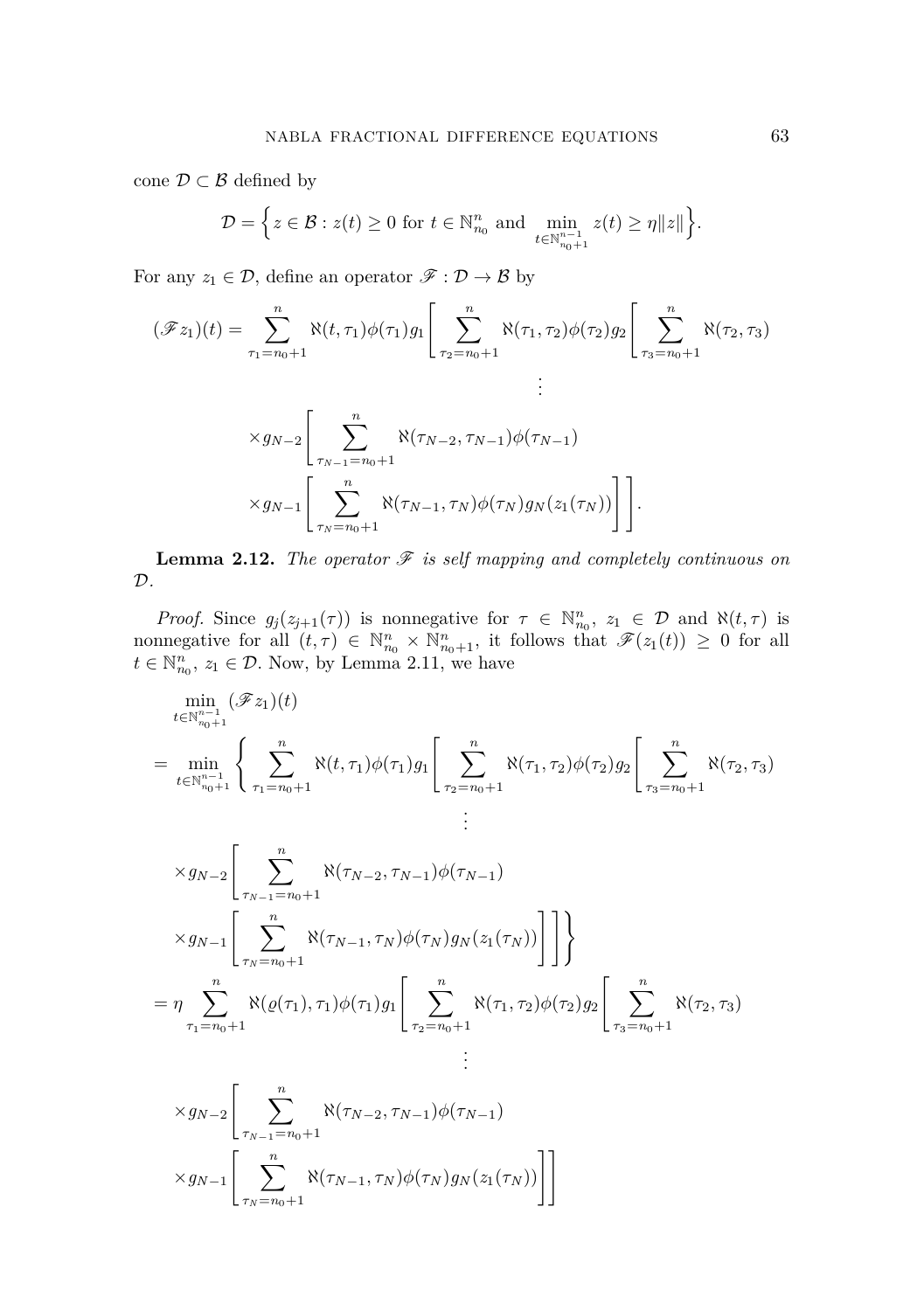$$
\geq \eta \max_{t \in \mathbb{N}_{n_0}^n} \left\{ \sum_{\tau_1 = n_0 + 1}^n \aleph(t, \tau_1) \phi(\tau_1) g_1 \left[ \sum_{\tau_2 = n_0 + 1}^n \aleph(\tau_1, \tau_2) \phi(\tau_2) g_2 \right[ \sum_{\tau_3 = n_0 + 1}^n \aleph(\tau_2, \tau_3) \right] \right\}
$$
  

$$
\times g_{N-2} \left[ \sum_{\tau_{N-1} = n_0 + 1}^n \aleph(\tau_{N-2}, \tau_{N-1}) \phi(\tau_{N-1}) \right]
$$
  

$$
\times g_{N-1} \left[ \sum_{\tau_N = n_0 + 1}^n \aleph(\tau_{N-1}, \tau_N) \phi(\tau_N) g_N(z_1(\tau_N)) \right] \right] \geq \eta \max_{t \in \mathbb{N}_{n_0}^n} |\mathscr{F}z_1(t)|.
$$

Thus,  $\mathscr{F}(D) \subset \mathcal{D}$ . Therefore, the operator  $\mathscr{F}$  is completely continuous by standard methods and by the Arzelà–Ascoli theorem.  $\Box$ 

## 3. Existence of positive solutions

By an application of the following theorems, we derive the sufficient conditions for the existence of positive solutions to the problem  $(1.1)$ – $(1.2)$ .

<span id="page-7-1"></span>**Theorem 3.1.** (Krasnoselskii's [\[23\]](#page-16-20)) *Let* D *be a cone in a Banach space* B *and*  $E_1, E_2$  *are open sets with*  $0 \in E_1, \overline{E}_1 \subset E_2$ . Let  $\mathscr{F} : \mathcal{D} \cap (\overline{E}_2 \backslash E_1) \to \mathcal{D}$  be *a completely continuous operator such that*

- (a) ∥F*z*∥ ≤ ∥*z*∥*, z* ∈ D ∩ *∂E*1*, and* ∥F*z*∥ ≥ ∥*z*∥*, z* ∈ D ∩ *∂E*2*, or*
- (b)  $||\mathscr{F}z|| \ge ||z||$ ,  $z \in \mathcal{D} \cap \partial E_1$ , and  $||\mathscr{F}z|| \le ||z||$ ,  $z \in \mathcal{D} \cap \partial E_2$ .

*Then,*  $\mathscr F$  *has a fixed point in*  $\mathcal D \cap (\overline{E}_2 \backslash E_1)$ *.* 

<span id="page-7-0"></span>**Theorem 3.2.** (Hölder's inequality [\[31\]](#page-16-21)) *Fix*  $1 \leq p \leq \infty$  *and let q be the dual* index to p, i.e.,  $1/p + 1/q = 1$ . Let  $z = (z_k)_{k=1}^n \in \ell^p$  and  $\vartheta = (\vartheta_k)_{k=1}^n \in \ell^q$ , then *the sequence*  $z\vartheta = (z\vartheta_k)_{k=1}^n \in \ell^1$ , and

 $||zθ||_1 ≤ ||z||_p ||θ||_q$ .

*Moreover, if*  $z \in \ell^1$  *and*  $\vartheta \in \ell^\infty$ *, then*  $z\vartheta = (z\vartheta_k)_{k=1}^n \in \ell^1$ *, and* 

 $||zθ||_1 < ||z||_1 ||θ||_{∞}$ .

We consider the follwoing three possible cases for  $\varphi \in \ell^p(N^n_{n_0}) : p > 1, p = 1$ and  $p = \infty$ . The case  $p > 1$  is treated in the following theorem.

<span id="page-7-2"></span>**Theorem 3.3.** Let  $\varphi$  be bounded below by a positive real number  $\widehat{\varphi}$  and there *exist positive numbers*  $R, r$  *such that*  $\eta r < r < \theta r < R$ *, where* 

$$
\theta > \left[ \eta \hat{\varphi} \sum_{\tau_N = n_0 + 1}^{n} \aleph(\varrho(\tau_N), \tau_N) \right]^{-1}
$$

and  $g_i$ ,  $j = 1, 2, \ldots, N$ *, satisfies the following conditions* 

(J1) *gj*(*z*) ≤ *M*1*R for* 0 ≤ *z* ≤ *R, where*

$$
M_1<\frac{1}{\|\aleph\|_q\|\varphi\|_p},
$$

 $(\mathcal{J}_2)$   $g_i(z) \geq \theta r$  for  $\eta r \leq z \leq r$ .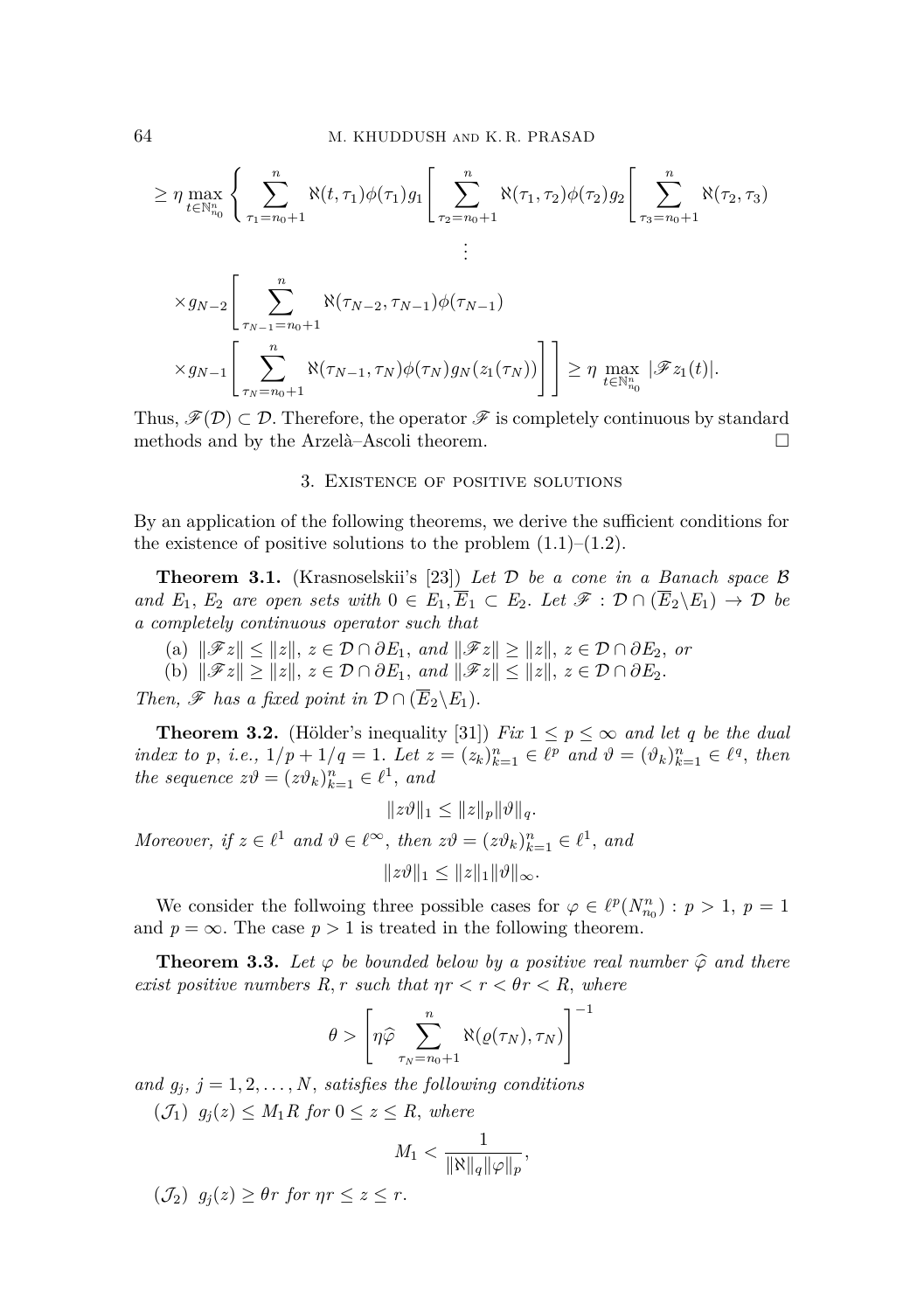*Then, the problem* [\(1.1\)](#page-1-0)*–*[\(1.2\)](#page-1-1) *has at least one positive solution.*

*Proof.* Consider the open subsets  $E_1$  and  $E_2$  of  $\beta$  defined by

$$
E_1 = \{ z \in \mathcal{B} : ||z|| < R \}, \ E_2 = \{ z \in \mathcal{B} : ||z|| < r \}.
$$

Let  $z_1 \in \mathcal{D} \cap \partial E_1$ . Then,  $z_1(\tau) \leq R = ||z_1||$  for all  $\tau \in N^n_{n_0+1}$ . By  $(\mathcal{J}_1)$  and  $\tau_{N-1} \in N_{n_0+1}^n$ , we have

$$
\sum_{\tau_N=n_0+1}^n \aleph(\tau_{N-1},\tau_N)\phi(\tau_N)g_N(z_1(\tau_N)) \leq \sum_{\tau_N=n_0+1}^n \aleph(\varrho(\tau_N),\tau_N)\phi(\tau_N)g_N(z_1(\tau_N))
$$
  

$$
\leq M_1 R \sum_{\tau_N=n_0+1}^n \aleph(\varrho(\tau_N),\tau_N)\phi(\tau_N).
$$

There exists a  $q > 1$  such that  $1/p + 1/q = 1$ . By the first part of Theorem [3.2](#page-7-0) and for  $\aleph := \aleph(\varrho(\tau_N), \tau_N)$ , we get

$$
\sum_{\tau_N=n_0+1}^n \aleph(\tau_{N-1}, \tau_N)\phi(\tau_N)g_N(z_1(\tau_N)) \leq M_1R \|\aleph\|_q \|\varphi\|_p \leq R.
$$

It follows in similar manner for  $\tau_{N-2} \in N_{n_0+1}^n$ ,

$$
\sum_{\tau_{N-1}=n_{0}+1}^{n} \aleph(\tau_{N-2}, \tau_{N-1})\phi(\tau_{N-1})g_{N-1}\left[\sum_{\tau_{N}=n_{0}+1}^{n} \aleph(\tau_{N-1}, \tau_{N})\phi(\tau_{N})g_{N}(z_{1}(\tau_{N}))\right]
$$
  

$$
\leq \sum_{\tau_{N-1}=n_{0}+1}^{n} \aleph(\varrho(\tau_{N-1}), \tau_{N-1})\phi(\tau_{N-1})g_{N-1}(R)
$$
  

$$
\leq M_{1}R \sum_{\tau_{N}=n_{0}+1}^{n} \aleph(\varrho(\tau_{N-1}), \tau_{N-1})\phi(\tau_{N-1})
$$
  

$$
\leq M_{1}R \|\aleph\|_{q}\|\varphi\|_{p} \leq R.
$$

Continuing with this bootstrapping argument, we get

$$
(\mathscr{F}z_1)(t) = \sum_{\tau_1=n_0+1}^{n} \aleph(t, \tau_1)\phi(\tau_1)g_1\left[\sum_{\tau_2=n_0+1}^{n} \aleph(\tau_1, \tau_2)\phi(\tau_2)g_2\right]\left[\sum_{\tau_3=n_0+1}^{n} \aleph(\tau_2, \tau_3)\right]
$$
  

$$
\times g_{N-2}\left[\sum_{\tau_{N-1}=n_0+1}^{n} \aleph(\tau_{N-2}, \tau_{N-1})\phi(\tau_{N-1})\right]
$$
  

$$
\times g_{N-1}\left[\sum_{\tau_N=n_0+1}^{n} \aleph(\tau_{N-1}, \tau_N)\phi(\tau_N)g_N(z_1(\tau_N))\right]\right] \le R, \quad t \in \mathbb{N}_{n_0}^n.
$$

Since  $R = ||z_1||$  for  $z_1 \in \mathcal{D} \cap \partial E_1$ , we get

<span id="page-8-0"></span>
$$
\|\mathcal{F}z_1\| \le \|z_1\|.\tag{3.1}
$$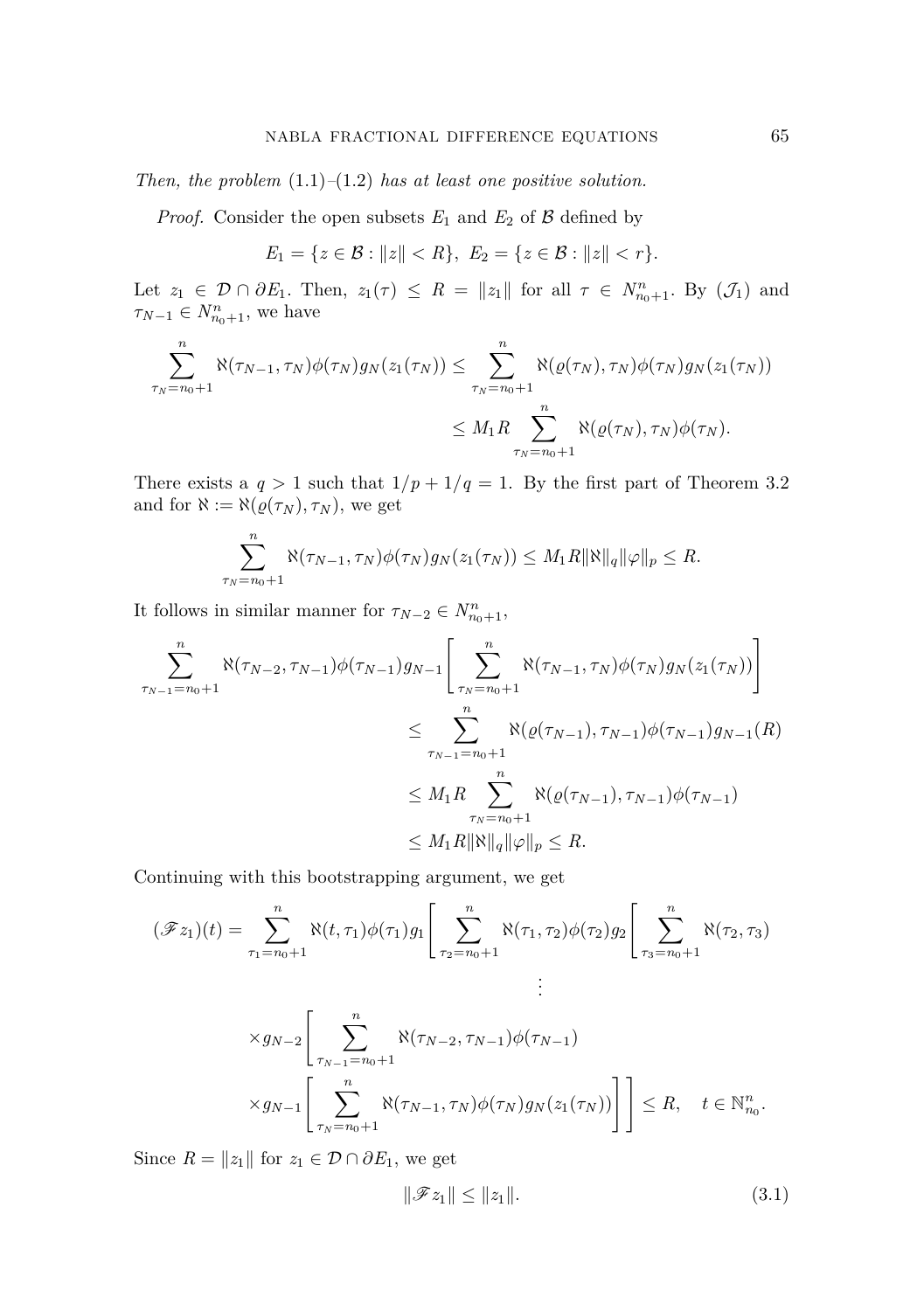Let  $\tau \in \mathbb{N}_{n_0+1}^n$ . Then,  $r = ||z_1|| \ge z_1(\tau) \ge \min_{\tau \in \mathbb{N}_{n_0+1}^{n-1}}$  $z_1(t) \geq \eta \|z_1\| \geq \theta r$ . By  $(\mathcal{J}_2)$ and for  $\tau_{N-1} \in \mathbb{N}_{n_0+1}^n$ , we have

$$
\sum_{\tau_N=n_0+1}^{n} \aleph(\tau_{N-1}, \tau_N)\phi(\tau_N)g_N(z_1(\tau_N)) \ge \eta \sum_{\tau_N=n_0+1}^{n} \aleph(\varrho(\tau_N), \tau_N)\phi(\tau_N)g_N(z_1(\tau_N))
$$

$$
\ge \eta \theta r \sum_{\tau_N=n_0+1}^{n} \aleph(\varrho(\tau_N), \tau_N)\phi(\tau_N)
$$

$$
\ge \eta \theta r \widehat{\varphi} \sum_{\tau_N=n_0+1}^{n} \aleph(\varrho(\tau_N), \tau_N) \ge r.
$$

Continuing with the bootstrapping argument, we get

$$
(\mathscr{F}z_1)(t) = \sum_{\tau_1=n_0+1}^{n} \aleph(t, \tau_1)\phi(\tau_1)g_1\Bigg[\sum_{\tau_2=n_0+1}^{n} \aleph(\tau_1, \tau_2)\phi(\tau_2)g_2\Bigg[\sum_{\tau_3=n_0+1}^{n} \aleph(\tau_2, \tau_3)
$$

$$
\times g_{N-2} \Bigg[ \sum_{\tau_{N-1} = n_0 + 1}^{n} \aleph(\tau_{N-2}, \tau_{N-1}) \phi(\tau_{N-1})
$$
  
 
$$
\times g_{N-1} \Bigg[ \sum_{\tau_{N} = n_0 + 1}^{n} \aleph(\tau_{N-1}, \tau_N) \phi(\tau_N) g_N(z_1(\tau_N)) \Bigg] \Bigg] \ge r, \quad t \in \mathbb{N}_{n_0}^n.
$$

Thus, if  $z_1 \in \mathcal{D} \cap \partial E_2$ , then

<span id="page-9-0"></span>
$$
\|\mathcal{F}z_1\| \ge \|z_1\|.\tag{3.2}
$$

It is evident that  $0 \in E_2 \subset \overline{E}_2 \subset E_1$ . From [\(3.1\)](#page-8-0), [\(3.2\)](#page-9-0), it follows from Theorem [3.1](#page-7-1) that the operator  $\mathscr{F}$  has a fixed point  $z_1 \in \mathcal{D} \cap (\overline{E}_1 \backslash E_2)$  such that  $z_1^{(\tau)} \geq 0$ on  $N_{n_0+2}^n$ . Next, setting  $z_{N+1} = z_1$ , we obtain a positive solution  $(z_1, z_2, \ldots, z_\ell)$  of  $(1.1)$ – $(1.2)$  given iteratively by

$$
z_j(t) = \sum_{\tau=n_0+1}^n \aleph(t, \tau) \phi(\tau) g_j(z_{j+1}(\tau)), \quad j = 2, 3, ..., N,
$$
  

$$
z_{N+1}(t) = z_1(t), \quad t \in \mathbb{N}_{n_0}^n.
$$

The proof is completed. □

For  $p = 1$ , we have the following theorem.

<span id="page-9-1"></span>**Theorem 3.4.** Let  $\varphi$  be bounded below by a positive real number  $\widehat{\varphi}$  and there *exist positive numbers*  $R, r$  *such that*  $\eta r < r < \theta r < R$ *, where* 

$$
\theta > \left[ \eta \hat{\varphi} \sum_{\tau_N = n_0 + 1}^{n} \aleph(\varrho(\tau_N), \tau_N) \right]^{-1}
$$

*and*  $g_j$ *,*  $j = 1, 2, \ldots, N$ *, satisfies*  $(\mathcal{J}_2)$  *and*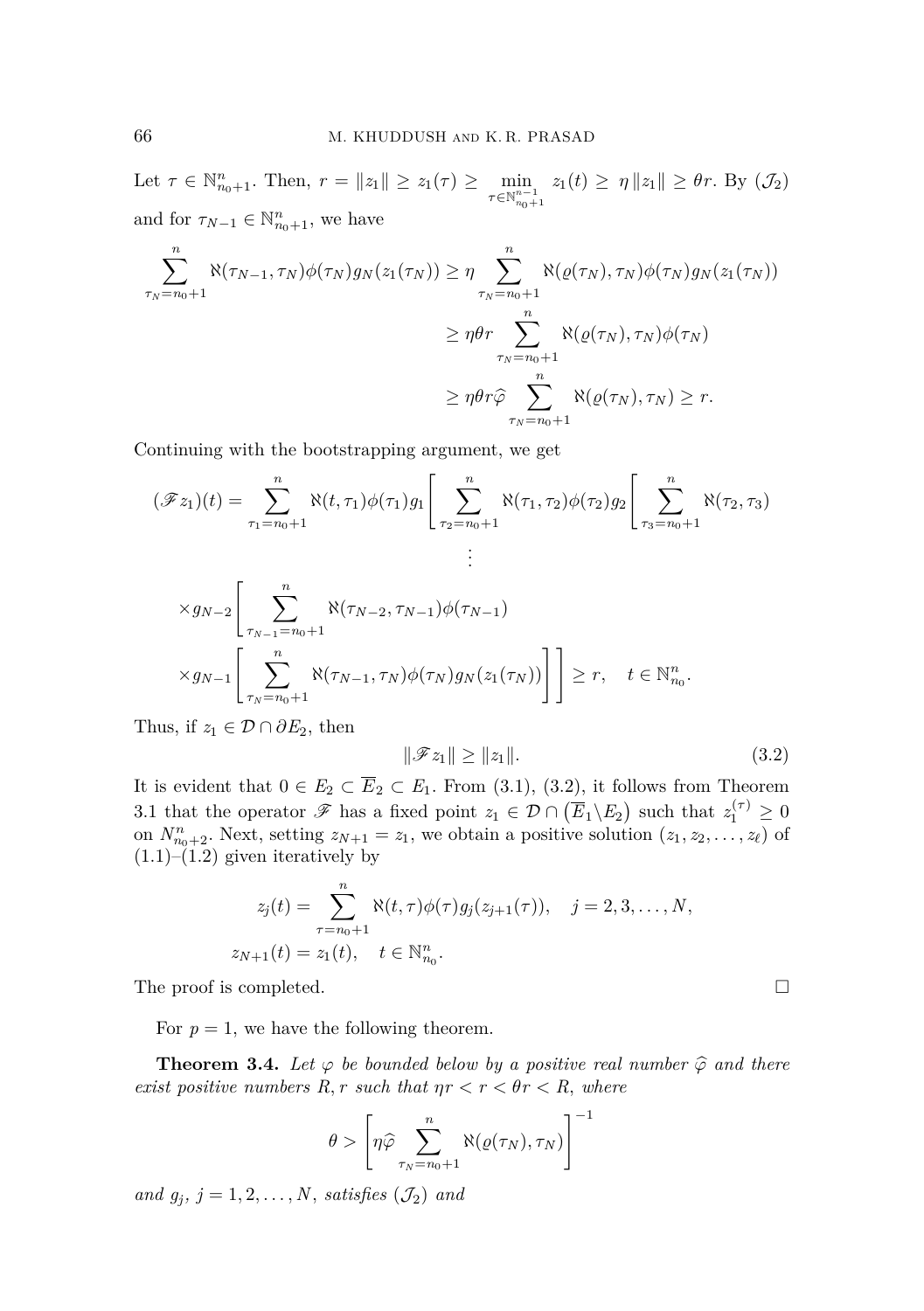$(\mathcal{J}_3)$   $g_j(z) \leq M_2R$  for  $0 \leq z \leq R$ *, where* 

$$
M_2<\frac{1}{\|\aleph\|_{\infty}\|\varphi\|_1}.
$$

*Then, the problem* [\(1.1\)](#page-1-0)*–*[\(1.2\)](#page-1-1) *has at least one positive solution.*

*Proof.* Consider the open subsets  $E_1$  and  $E_2$  of  $\beta$  defined by

$$
E_1 = \{ z \in \mathcal{B} : ||z|| < R \}, \ E_2 = \{ z \in \mathcal{B} : ||z|| < r \}.
$$

Let  $z_1 \in \mathcal{D} \cap \partial E_1$ . Then,  $z_1(\tau) \leq R = ||z_1||$  for all  $\tau \in N^n_{n_0+1}$ . By  $(\mathcal{J}_3)$  and  $\tau_{N-1} \in N_{n_0+1}^n$ , we have

$$
\sum_{\tau_N=n_0+1}^{n} \aleph(\tau_{N-1}, \tau_N) \phi(\tau_N) g_N(z_1(\tau_N)) \leq \sum_{\tau_N=n_0+1}^{n} \aleph(\varrho(\tau_N), \tau_N) \phi(\tau_N) g_N(z_1(\tau_N))
$$
  

$$
\leq M_2 R \sum_{\tau_N=n_0+1}^{n} \aleph(\varrho(\tau_N), \tau_N) \phi(\tau_N)
$$
  

$$
\leq M_2 R \|\aleph\|_{\infty} \|\varphi\|_1 \leq R.
$$

It follows in similar manner for  $\tau_{N-2} \in N_{n_0+1}^n$ ,

$$
\sum_{\substack{\tau_{N-1}=n_0+1\\ \tau_{N-1}=n_0+1}}^{n} \aleph(\tau_{N-2}, \tau_{N-1})\phi(\tau_{N-1})g_{N-1}\left[\sum_{\tau_{N}=n_0+1}^{n} \aleph(\tau_{N-1}, \tau_{N})\phi(\tau_{N})g_{N}(z_{1}(\tau_{N}))\right]
$$
  

$$
\leq \sum_{\tau_{N-1}=n_0+1}^{n} \aleph(\varrho(\tau_{N-1}), \tau_{N-1})\phi(\tau_{N-1})g_{N-1}(R)
$$
  

$$
\leq M_2 R \sum_{\tau_{N}=n_0+1}^{n} \aleph(\varrho(\tau_{N-1}), \tau_{N-1})\phi(\tau_{N-1}) \leq M_2 R \|\aleph\|_{\infty} \|\varphi\|_{1} \leq R.
$$

Continuing with this bootstrapping argument, we get

$$
(\mathscr{F}z_1)(t) = \sum_{\tau_1 = n_0 + 1}^{n} \aleph(t, \tau_1)\phi(\tau_1)g_1\left[\sum_{\tau_2 = n_0 + 1}^{n} \aleph(\tau_1, \tau_2)\phi(\tau_2)g_2\right]\left[\sum_{\tau_3 = n_0 + 1}^{n} \aleph(\tau_2, \tau_3)\right]
$$
  

$$
\times g_{N-2}\left[\sum_{\tau_{N-1} = n_0 + 1}^{n} \aleph(\tau_{N-2}, \tau_{N-1})\phi(\tau_{N-1})\right]
$$
  

$$
\times g_{N-1}\left[\sum_{\tau_N = n_0 + 1}^{n} \aleph(\tau_{N-1}, \tau_N)\phi(\tau_N)g_N(z_1(\tau_N))\right]\right] \le R, \quad t \in \mathbb{N}_{n_0}^n.
$$

Since  $R = ||z_1||$  for  $z_1 \in \mathcal{D} \cap \partial E_1$ , we get

$$
\|\mathscr{F}z_1\|\leq\|z_1\|.
$$

The rest of the proof is similar to the proof of Theorem [3.3.](#page-7-2) This completes the proof.  $\Box$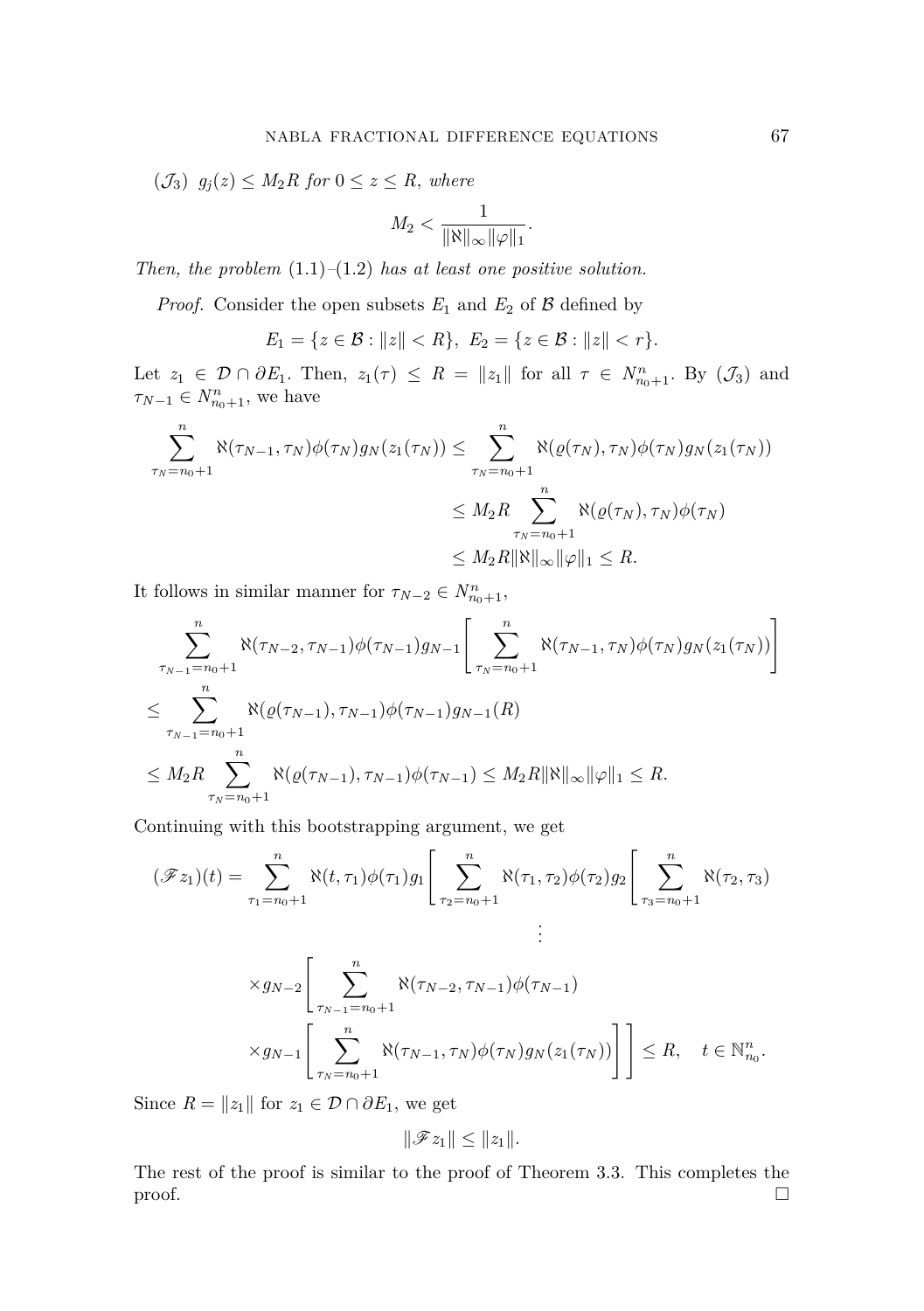**Theorem 3.5.** Let  $\varphi$  be bounded below by a positive real number  $\widehat{\varphi}$  and there *exist positive real numbers*  $R, r$  *such that*  $\eta r < r < \theta r < R$ *, where* 

$$
\theta > \left[ \eta \widehat{\varphi} \sum_{\tau_N = n_0 + 1}^{n} \aleph(\varrho(\tau_N), \tau_N) \right]^{-1}
$$

*and*  $g_j$ *,*  $j = 1, 2, \ldots, N$ *, satisfies*  $(\mathcal{J}_2)$  *and* 

(J4) *gj*(*z*) ≤ *M*3*R for* 0 ≤ *z* ≤ *R, where*

$$
M_3 < \frac{1}{\|\aleph\|_1 \|\varphi\|_{\infty}}.
$$

*Then, the problem* [\(1.1\)](#page-1-0)*–*[\(1.2\)](#page-1-1) *has at least one positive solution.*

*Proof.* Proof of the present theorem is similar to the proofs of Therems [3.3](#page-7-2) and [3.4.](#page-9-1) So, we omit the deltails here.  $\Box$ 

#### 4. Uniqueness and stability analysis

In this section, we derive sufficient conditions for the existence of a unique solution of the boundary value problem  $(1.1)$ – $(1.2)$ , where we employ two metrics under Rus's theorem (see [\[1,](#page-15-13)[37\]](#page-16-22) for more details). In this regard, let  $z, \vartheta \in \mathcal{B}$  and consider the following two metrics on  $\beta$ :

<span id="page-11-0"></span>
$$
d_1(z, \vartheta) = \max_{t \in \mathbb{N}_{n_0+1}^n} |z(t) - \vartheta(t)|,
$$
\n(4.1)

<span id="page-11-1"></span>
$$
d_2(z,\vartheta) = \left[\sum_{t=n_0+1}^{n} |z(t) - \vartheta(t)|^p\right]^{\frac{1}{p}}, \ p > 1.
$$
 (4.2)

For  $d_1$  in [\(4.1\)](#page-11-0), the pair  $(\mathcal{B}, d_1)$  forms a complete metric space. For  $d_2$  in [\(4.2\)](#page-11-1), the pair  $(\mathcal{B}, d_2)$  forms a metric space. The relationship between the two metrics on  $\mathcal{B}$ is given by

<span id="page-11-4"></span>
$$
d_2(z,\vartheta) \le (n - n_0)^{1/p} d_1(z,\vartheta) \text{ for all } z, \vartheta \in \mathcal{B}.
$$
 (4.3)

<span id="page-11-3"></span>**Theorem 4.1.** (Rus [\[35\]](#page-16-23)) Let B be a nonempty set and let  $d_1$  and  $d_2$  be two *metrics on*  $\mathcal{B}$  *such that*  $(\mathcal{B}, d_1)$  *forms a complete metric space. If the mapping*  $\mathscr{F}: \mathcal{B} \to \mathcal{B}$  *is continuous with respect to d<sub>1</sub> on*  $\mathcal{B}$  *and* 

<span id="page-11-2"></span>
$$
d_1(\mathcal{F}z, \mathcal{F}\vartheta) \le \alpha d_2(z, \vartheta),\tag{4.4}
$$

*for some*  $\alpha > 0$  *and for all*  $z, \vartheta \in \mathcal{B}$ ,

$$
d_2(\mathscr{F}z, \mathscr{F}\vartheta) \leq \beta d_2(z, \vartheta),
$$

*for some*  $0 < \beta < 1$  *for all z*,  $\vartheta \in \mathcal{B}$ *, then there is a unique*  $z^* \in \mathcal{B}$  *such that*  $\mathscr{F}z^* = z^*.$ 

<span id="page-11-6"></span>**Theorem 4.2.** Let  $\varphi$  be bounded above by  $\varphi^*$  and there is some  $K > 0$  such *that*

$$
|g_j(z) - g_j(\vartheta)| \le K|z - \vartheta| \quad \text{for} \quad z, \vartheta \in \mathcal{B}.
$$

*Also, assume that there are constants*  $p > 1$  *and*  $q > 1$  *such that*  $1/p + 1/p = 1$ *with*

<span id="page-11-5"></span>
$$
(n - n_0)^{1/p} (\varphi^*)^N \varkappa^{N-1} K^{N-1} ||\aleph||_q < 1,\tag{4.5}
$$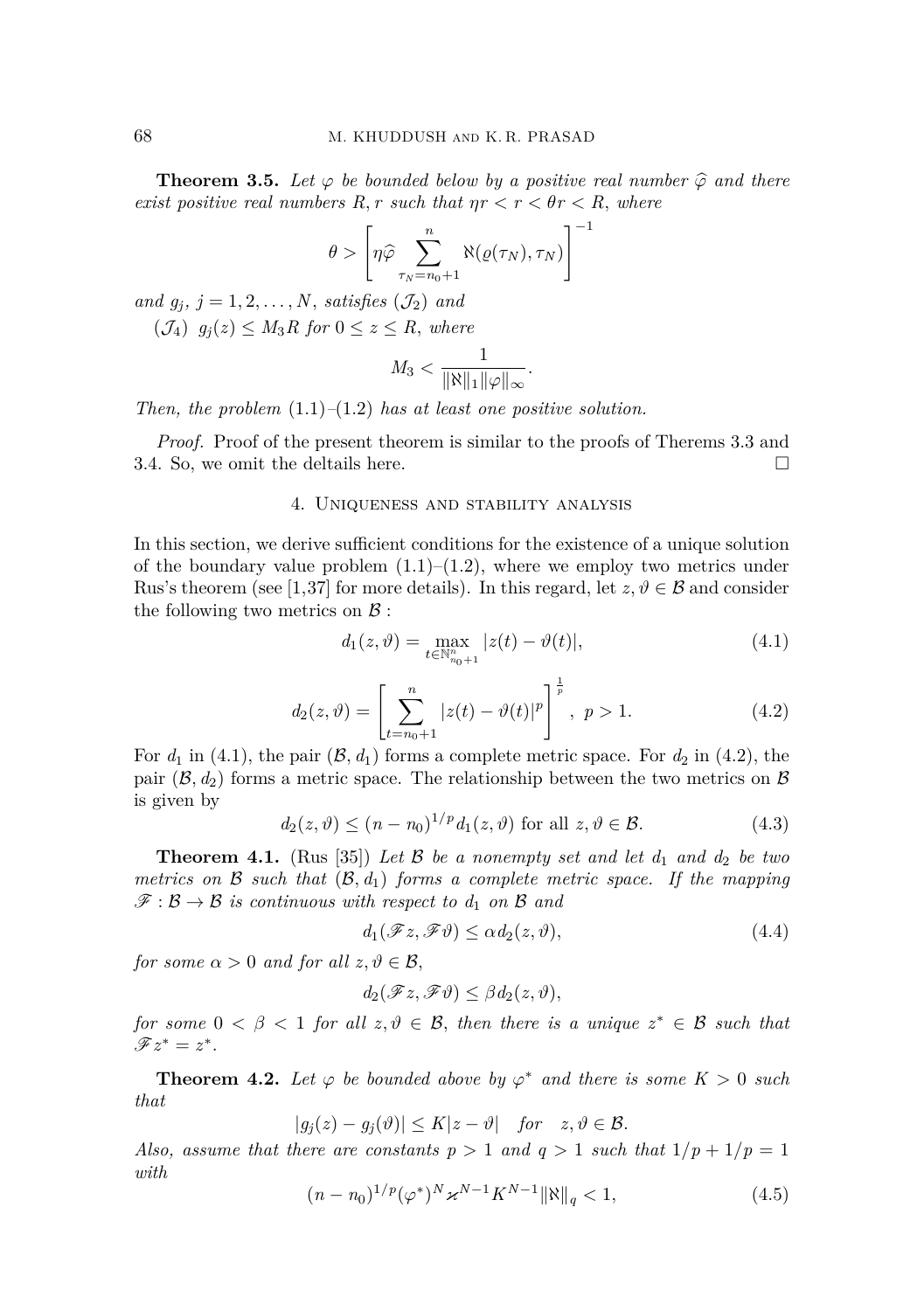*then the boundary value problem* [\(1.1\)](#page-1-0)*–*[\(1.2\)](#page-1-1) *has a unique solution.*

*Proof.* Let  $z_1, \vartheta_1 \in \mathcal{B}$  be any two solutions of  $(1.1)-(1.2)$  $(1.1)-(1.2)$  and  $\tau_{N-1} \in N^n_{n_0+1}$ . Then, by Hölder's inequality [3.2,](#page-7-0) we have

$$
\left| \sum_{\tau_N = n_0 + 1}^{n} \aleph(\tau_{N-1}, \tau_N) \phi(\tau_N) g_N(z_1(\tau_N)) - \sum_{\tau_N = n_0 + 1}^{n} \aleph(\tau_{N-1}, \tau_N) \phi(\tau_N) g_N(\vartheta_1(\tau_N)) \right|
$$
  
\n
$$
\leq \sum_{\tau_N = n_0 + 1}^{n} |\aleph(\tau_{N-1}, \tau_N)| |\phi(\tau_N)| |g_N(z_1(\tau_N)) - g_N(\vartheta_1(\tau_N))|
$$
  
\n
$$
\leq \varphi^* K \sum_{\tau_N = n_0 + 1}^{n} |\aleph(\varrho(\tau_N), \tau_N)| |z_1(\tau_N) - \vartheta_1(\tau_N)|
$$
  
\n
$$
\leq \varphi^* K \left[ \sum_{\tau_N = n_0 + 1}^{n} |\aleph(\varrho(\tau_N), \tau_N)|^q \right]^{\frac{1}{q}} \left[ \sum_{\tau_N = n_0 + 2}^{n} |z_1(\tau_N) - \vartheta_1(\tau_N)|^p \right]^{\frac{1}{p}}
$$
  
\n
$$
\leq \varphi^* K ||\aleph||_q d_2(z_1, \vartheta_1).
$$

Similarly, for  $\tau_{N-2} \in N_{n_0+1}^n$ , we have

$$
\left| \sum_{\substack{\tau_{N-1} = n_0 + 1}}^n \aleph(\tau_{N-2}, \tau_{N-1}) \phi(\tau_{N-1}) g_{N-1} \left[ \sum_{\substack{\tau_N = n_0 + 1}}^n \aleph(\tau_{N-1}, \tau_N) \phi(\tau_N) g_N(z_1(\tau_N)) \right] \right|
$$
  
\n
$$
- \sum_{\substack{\tau_{N-1} = n_0 + 1}}^n \aleph(\tau_{N-2}, \tau_{N-1}) \phi(\tau_{N-1}) g_{N-1} \left[ \sum_{\tau_N = n_0 + 1}^n \aleph(\tau_{N-1}, \tau_N) \phi(\tau_N) g_N(\vartheta_1(\tau_N)) \right] \right|
$$
  
\n
$$
\leq \sum_{\substack{\tau_{N-1} = n_0 + 1}}^n \left| \aleph(\tau_{N-2}, \tau_{N-1}) ||\phi(\tau_{N-1})| \right|
$$
  
\n
$$
\times \left| \sum_{\substack{\tau_N = n_0 + 1 \\ \tau_N = n_0 + 1}}^n \aleph(\tau_{N-1}, \tau_N) \phi(\tau_N) g_N(z_1(\tau_N)) - \sum_{\substack{\tau_N = n_0 + 1 \\ \tau_N = n_0 + 1}}^n \aleph(\tau_{N-1}, \tau_N) \phi(\tau_N) g_N(\vartheta_1(\tau_N)) \right|
$$
  
\n
$$
\leq \varphi^* \sum_{\tau_{N-1} = n_0 + 1}^n \left| \aleph(\tau_{N-2}, \tau_{N-1}) ||\varphi^* K ||\aleph||_q d_2(z_1, \vartheta_1) \right| \leq (\varphi^*)^2 \varkappa K ||\aleph||_q d_2(z_1, \vartheta_1).
$$

Continuing with this bootstrapping argument, we get

<span id="page-12-1"></span>
$$
|(\mathscr{F}z_1)(t) - (\mathscr{F}\vartheta_1)(t)| \leq (\varphi^*)^N \varkappa^{N-1} K^{N-1} \|\aleph\|_q d_2(z_1, \vartheta_1).
$$
 (4.6)

Thus, defining

$$
\alpha = (\varphi^*)^N \varkappa^{N-1} K^{N-1} \|\aleph\|_q,
$$

we see that

<span id="page-12-0"></span>
$$
d(\mathscr{F}z_1, \mathscr{F}\vartheta_1) \leq \alpha d_2(z_1, \vartheta_1),\tag{4.7}
$$

for some  $\alpha > 0$  for all  $z_1, \vartheta_1 \in \mathcal{B}$ , and so the inequality [\(4.4\)](#page-11-2) of Theorem [4.1](#page-11-3) holds. Now, for all  $z_1, \vartheta_1 \in \mathcal{B}$ , we may apply [\(4.3\)](#page-11-4) to [\(4.7\)](#page-12-0) to obtain

$$
d_1(\mathscr{F}z_1,\mathscr{F}\vartheta_1)\leq \alpha d_2(z_1,\vartheta_1)\leq \alpha(n-n_0)^{1/p}d_1(z_1,\vartheta_1).
$$

Thus, given any  $\beta > 0$ , we can choose  $\delta = \frac{\beta}{\alpha} \left( \frac{\alpha(n - n_0)^{1/p}}{\alpha} \right]$  so that  $d_1(\mathscr{F}z_1, \mathscr{F}\theta_1)$  $β$  whenever  $d(z_1, ∅_1) < δ$ . Hence,  $\mathcal F$  is continuous on  $β$  with respect to the metric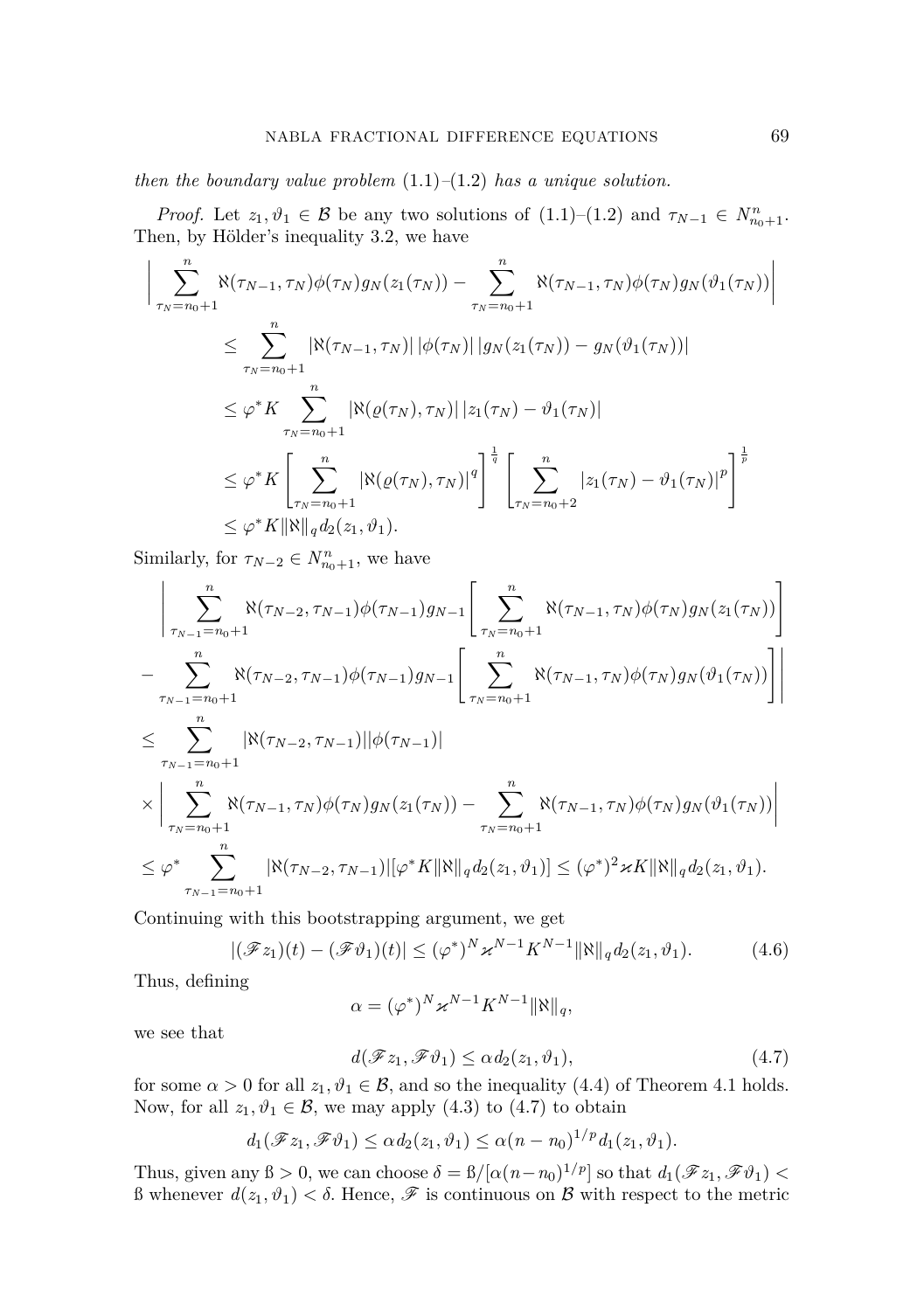$d_1$ . Finally, we show that  $\mathscr F$  is contractive on  $\mathscr B$  with respect to the metric  $d_2$ . From [\(4.6\)](#page-12-1), for each  $z_1, \vartheta_1 \in \mathcal{B}$ , consider

$$
\left[\sum_{t=n_0+1}^{n} |(\mathscr{F}z_1)(t) - (\mathscr{F}\vartheta_2)(t)|^p\right]^{\frac{1}{p}}
$$
  
\n
$$
\leq \left[\sum_{t=n_0+1}^{n} |(\varphi^*)^N \varkappa^{N-1} K^{N-1} ||\aleph||_q d_2(z_1, \vartheta_1)|^p\right]^{\frac{1}{p}}
$$
  
\n
$$
\leq (n-n_0)^{1/p} (\varphi^*)^N \varkappa^{N-1} K^{N-1} ||\aleph||_q d_2(z_1, \vartheta_1).
$$

That is,

$$
d_2(\mathscr{F}z_1,\mathscr{F}\vartheta_1) \le (n-n_0)^{1/p}(\varphi^*)^N \varkappa^{N-1} K^{N-1} \|\aleph\|_q d_2(z_1,\vartheta_1).
$$

From the assumption [\(4.5\)](#page-11-5), we have

$$
d_2(\mathscr{F}z_1, \mathscr{F}\vartheta_1) \leq \beta d_2(z_1, \vartheta_1)
$$

for some  $\beta$  < 1 and all  $z_1, \vartheta_1 \in \mathcal{B}$ . Thus, by Theorem [4.1,](#page-11-3) the operator  $\mathcal{F}$  has a unique fixed point in  $\beta$ . Therefore, the boundary value problem  $(1.1)$ – $(1.2)$  has a unique solution.  $\Box$ 

# <span id="page-13-1"></span><span id="page-13-0"></span>5. Examples

<span id="page-13-2"></span>In this section, we present two examples to check the validity of our main results.

**Example 5.1.** Consider the following boundary value problem:

$$
\nabla_1^{1/2} \left[ \nabla z_j(t) \right] + \varphi(t) g_j(z_{j+1}(t)) = 0, \quad t \in \mathbb{N}_3^{100}, \ j = 1, 2,
$$
  

$$
z_3(t) = z_1(t), \quad t \in \mathbb{N}_3^{100}, \tag{5.1}
$$

satisfying two-point general boundary conditions

$$
z_j(1) - 20\nabla z_j(1) = 0, \quad j = 1, 2,
$$
  

$$
\frac{1}{900}z_j(100) + 4\nabla z_j(100) = 0, \quad j = 1, 2,
$$
 (5.2)

where  $\varphi(t) = \frac{\pi}{12(t+1)^4}$  and

$$
g_j(z) = \begin{cases} 0.2 \times 10^{10}, & z \in (10^4, +\infty), \\ \frac{6.3 \times 10^8 - 0.2 \times 10^{10}}{10^2 - 10^4} (z - 10^4) + 0.2 \times 10^{10}, & z \in [10^2, 10^4], \\ 6.3 \times 10^8, & z \in (0.0132 \times 10^2, 10^2), \\ \frac{6.3 \times 10^8 - 0.2 \times 10^{10}}{0.0132 \times 10^2 - 0.012 \times 10^2} (z - 0.012 \times 10^2) + 0.2 \times 10^{10}, & z \in (0.012 \times 10^2, 0.0132 \times 10^2], \\ 0.2 \times 10^{10}, & z \in [0, 0.012 \times 10^2], \end{cases}
$$

Here,  $n_0 = 0$ ,  $n = 100$ ,  $a = 1$ ,  $b = 20$ ,  $c = \frac{1}{900}$ ,  $d = 4$ . Let  $p = q = 2$ ,  $M_1 = 0.3$ ,  $\theta = 6.2 \times 10^6$ . By using Maple, we calculated  $\lambda = 0.2601595441$ ,  $\hat{\lambda} = 17.41443310$ ,  $\aleph^* = 466.8589700, \ \hat{\varphi} = 2.515840659 \times 10^{-9},$ 

$$
\sum_{\tau=2}^{100} \aleph(\varrho(\tau), \tau) = 4879.295601, \quad \eta = \frac{\widehat{\aleph} - \mathcal{H}_{B-1}(n, n_0)}{\aleph^*} = 0.01316187049,
$$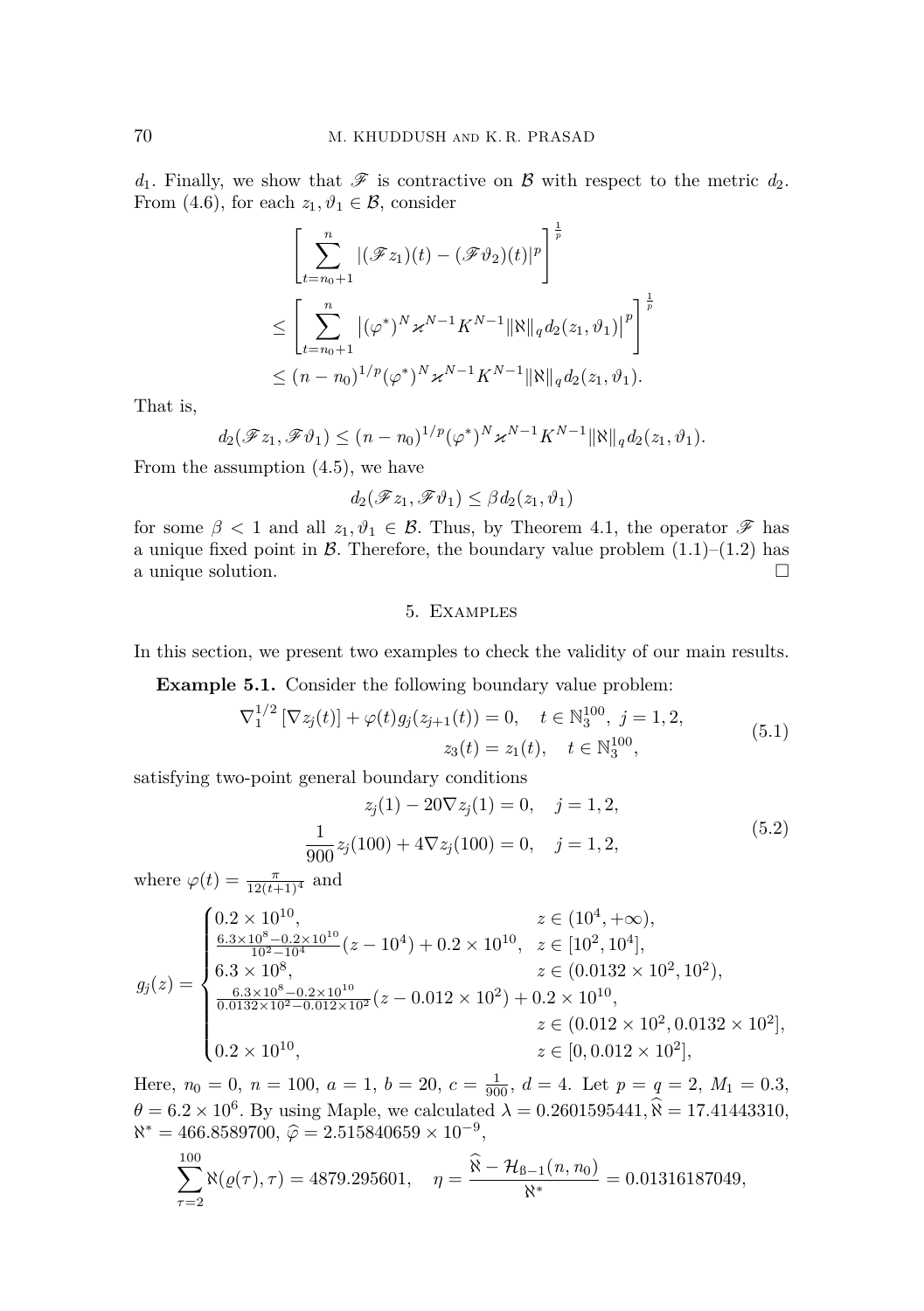$$
\|\aleph\|_2 = \left[\sum_{\tau=2}^{100} |\aleph(\varrho(\tau), \tau)|^2\right]^{1/2} = 723.2219121,
$$
  

$$
\|\varphi\|_2 = \left[\sum_{\tau=2}^{100} |\varphi(\tau)|^2\right]^{1/2} = 0.003424534117.
$$

Then,

$$
M_1 < \frac{1}{\|\aleph\|_2 \|\varphi\|_2} = 0.4037633796,
$$
\n
$$
\theta > \left[ \eta \hat{\varphi} \sum_{\tau=2}^{100} \aleph(\varrho(\tau), \tau) \right]^{-1} = 6.189308432 \times 10^6.
$$

Taking  $R = 10^{10}$ ,  $r = 10^2$ ,

$$
\eta r = 0.01316187 \times 10^2 < 10^2 = r < \theta r = 6.2 \times 10^8 < 10^{10} = R,
$$

and  $g_j$  satisfies the following growth conditions:

$$
g_j(z) \le M_1 R = 0.3 \times 10^{10}, \quad z \in [0, 10^{10}]
$$
  
 $g_j(z) \ge \theta r = 6.2 \times 10^8, \qquad z \in [0.0132 \times 10^2, 10^2].$ 

All the conditions of Theorem [3.3](#page-7-2) are satisfied. Therefore, by Theorem [3.3,](#page-7-2) the boundary value problem  $(5.1)$ – $(5.2)$  has at least one positive solution.

<span id="page-14-2"></span>**Example 5.2.** Consider the following boundary value problem:

$$
\nabla_1^{1/2} \left[ \nabla z_j(t) \right] + \varphi(t) g_j(z_{j+1}(t)) = 0, \quad t \in \mathbb{N}_3^{100}, \ j = 1, 2,
$$
  
\n
$$
z_3(t) = z_1(t), \quad t \in \mathbb{N}_3^{100}, \tag{5.3}
$$

satisfying two-point general boundary conditions

<span id="page-14-1"></span><span id="page-14-0"></span>
$$
z_j(1) - 20\nabla z_j(1) = 0, \quad j = 1, 2,
$$
  

$$
\frac{1}{900}z_j(100) + 4\nabla z_j(100) = 0, \quad j = 1, 2,
$$
 (5.4)

where  $n_0 = 0$ ,  $n = 100$ ,  $a = 1$ ,  $b = 20$ ,  $c = \frac{1}{900}$ ,  $d = 4$ ,  $\varphi(t) = \frac{\pi}{6}(t - 94)^2$ ,  $g_j(z) = 10^{-11} \sin z$  for  $j = 1, 2$ . Then, it is clear that  $N = 2$ ,  $\varphi(t) \leq 6\pi = \varphi^*$  and

$$
|g_j(z) - g_j(\theta)| \le 10^{-11} |z - \theta| = K|z - \theta|
$$

for  $z, \vartheta \in \mathcal{B}$ . Letting  $p = q = \frac{1}{2}$ . Then,

$$
\|\aleph\|_2 = \left[\sum_{\tau=2}^{100} |\aleph(\varrho(\tau), \tau)|^2\right]^{1/2} = 723.2219121
$$

and

$$
\varkappa = \frac{1}{\lambda} \left[ ac\mathcal{H}_{B-1}(n, n_0)\mathcal{H}_B(n, n_0) + ad\left[\mathcal{H}_{B-1}(n, n_0)\right]^2 \right. \\ \left. + (b-a)c\mathcal{H}_B(n, n_0) + (b-a)d\mathcal{H}_{B-1}(n, n_0) \right]
$$
  
= 5342.553597.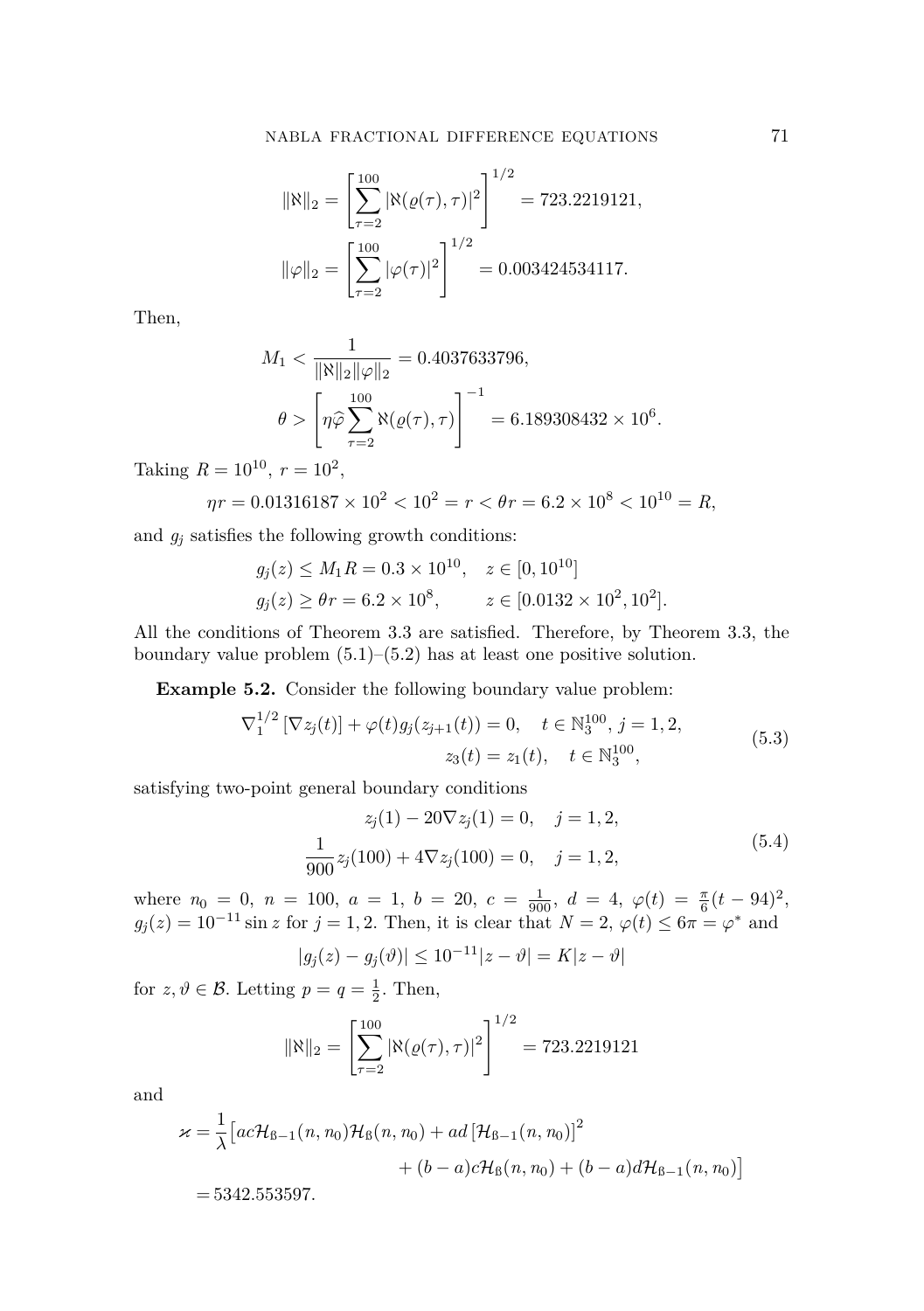From the above values, we get

$$
(n - n_0)^{1/p} (\varphi^*)^N \varkappa^{N-1} K^{N-1} \|\aleph\|_q = 0.1365967313 < 1.
$$

Thus, all the conditions of Theorem [4.2](#page-11-6) are satisfied. Therefore, by Theorem [4.2,](#page-11-6) the problem  $(5.3)$ – $(5.4)$  has a unique solution.

#### 6. Conclusion

In this paper, we developed a theory to study the existence and uniqueness of positive solutions of a certain type of a nabla fractional order difference equation by applying Krasnoselskii's cone fixed point theorem in a Banach space and Rus's fixed point theorem in a complete metric space, respectively. To tackle the growth conditions  $(\mathcal{J}_i)$ ,  $i = 1, 2, 3, 4$ , we chose a particular form of a nonlinear term  $g_j$  in Example [5.1](#page-13-2) and in Example [5.2](#page-14-2) for simplicity. We feel that there are many other nice forms for  $g_j$  satisfying growth conditions. In the future, we will study the existence of multiple positive solutions of  $(1.1)$ – $(1.2)$  and also study the problem with both  $\Delta$  operators and mixed  $\Delta$  and  $\nabla$  operators.

**Acknowledgement.** The authors would like to thank anonymous referees for their valuable suggesions and comments for the improvement of the paper.

#### <span id="page-15-0"></span>**REFERENCES**

- <span id="page-15-13"></span>[1] S. S. Almuthaybiria and C. C. Tisdell, *Sharper existence and uniqueness results for solutions to third order boundary value problems*, Math. Model. Anal. **25** (2020), 409–420.
- <span id="page-15-5"></span>[2] F. M. Atici and P.W. Eloe, *A transform method in discrete fractional calculus*, Int. J. Difference Equ. **2** (2007), 165–176.
- [3] F. M. Atici and P.W. Eloe, *Initial value problems in discrete fractional calculus*, Proc. Am. Math. Soc. **137** (2009), 981–989.
- <span id="page-15-6"></span>[4] F. M. Atici and P.W. Eloe, *Two-point boundary value problems for finite fractional difference equations*, J. Difference Equ. Appl. **17** (2011), 445–456.
- <span id="page-15-1"></span>[5] D. Baleanu, K. Diethelm, E. Scalas and J. J. Trujillo, *Fractional Calculus. Models and Numerical Methods*, 2nd ed., Series on Complexity, Nonlinearity and Chaos **5**, World Scientific, Hackensack, NJ, USA, 2017.
- <span id="page-15-7"></span>[6] J. Bélair, *Population models with state-dependent delays*, Mathematical population dynamics, Proc. 2nd Int. Conf., New Brunswick/NJ (USA) 1989, Lecture Notes in Pure and Applied Mathematics **131**, 1991, pp. 165–176.
- <span id="page-15-8"></span>[7] J. Bélair and C. Mackey, *Consumer memory and price fluctuations on commodity markets: An integrodifferential model*, J. Dyn. Differ Equations **1** (1989), 299–325.
- <span id="page-15-12"></span>[8] A. Brackins, *Boundary Value Problems of Nabla Fractional Difference Equations*, Ph.D. Thesis, The University of Nebraska-Lincoln, 2014.
- <span id="page-15-9"></span>[9] M. Buger and M. R.W. Martin, *The escaping disaster: A problem related to state-dependent delays*, Z. Angew. Math. Phys. **55** (2004), 547–574.
- <span id="page-15-2"></span>[10] M. Caputo, J. M. Carcione and M. A. B. Botelho, *Modeling extreme event precursors with the fractional diffusion equation*, Fract. Calc. Appl. Anal. **18** (2015), 208–222.
- <span id="page-15-11"></span>[11] S. Cheng, J. Si and X. Wang, *An existence theorem for iterative functional differential equations*, Acta Math. Hungar. **94** (2002), 1–17.
- <span id="page-15-3"></span>[12] S. K. Das, S. A. Edalatpanah and T. Mandal, *Application of linear fractional programming problem with fuzzy nature in industry sector*, Filomat **34** (2020), 5073–5084.
- <span id="page-15-4"></span>[13] J. B. Díaz and T. J. Osler, *Differences of fractional order*, Math. Comput. **28** (1974), 185– 202.
- <span id="page-15-10"></span>[14] R. Driver, *A two-body problem of classical electrodynamics: The one-dimensional case*, Ann. Phys. **21** (1963), 122–142.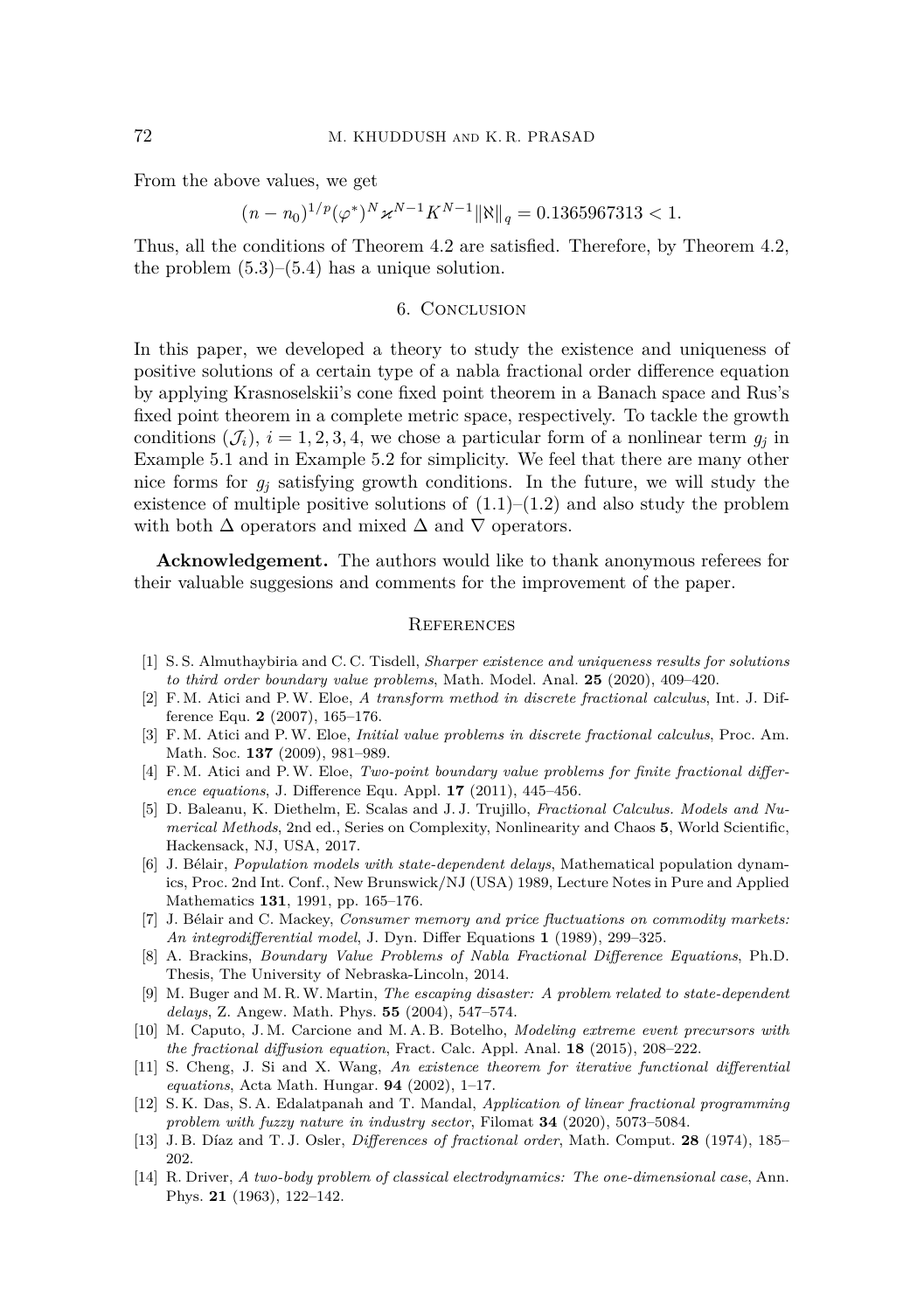- <span id="page-16-12"></span>[15] E. Eder, *The functional differential equation*  $x'(t) = x(x(t))$ , J. Differ. Equations **54** (1984), 390–400.
- <span id="page-16-16"></span>[16] B. Eralp and F. S. Topal, *Existence of positive solutions for discrete fractional boundary value problems*, Adv. Dyn. Syst. Appl. **15** (2020), 79–97.
- <span id="page-16-13"></span>[17] M. Fečkan, J. Wang and H.Y. Zhao, *Maximal and minimal nondecreasing bounded solutions of iterative functional differential equations*, Appl. Math. Lett. **113** (2021), Article ID 106886, 8pp.
- <span id="page-16-0"></span>[18] R. Gao, C. Gu and X. Li, *Image zooming model based on fractional-order partial differential equation*, J. Discrete Math. Sci. Cryptogr. **20** (2017), 55–63.
- <span id="page-16-7"></span>[19] C. S. Goodrich, *Nonlocal systems of BVPs with asymptotically sublinear boundary conditions*, Appl. Anal. Discrete Math. **6** (2012), 174–193.
- [20] C. S. Goodrich, *On nonlinear boundary conditions satisfying certain asymptotic behavior*, Nonlinear Anal., Theory Methods Appl. **76** (2013), 58–67.
- <span id="page-16-8"></span>[21] C. S. Goodrich and A. C. Peterson, *Discrete Fractional Calculus*, Springer, 2015.
- <span id="page-16-6"></span>[22] H. L. Gray and N. F. Zhang, *On a new definition of the fractional difference*, Math. Comput. **50** (1988), 513–529.
- <span id="page-16-20"></span>[23] D. Guo and V. Lakshmikantham, *Nonlinear Problems in Abstract Cones*, Academic Press, San Diego, 1988.
- <span id="page-16-18"></span>[24] C. Heil, *Introduction to Real Analysis*, Graduate Texts in Mathematics **280**, Springer, 2019.
- <span id="page-16-17"></span>[25] A. Ikram, *Lyapunov inequalities for nabla Caputo boundary value problems*, J. Differ. Equations Appl. **25** (2019), 757–775.
- <span id="page-16-9"></span>[26] R. Johnson, *Functional equations, approximations, and dynamic response of systems with variable time-delay*, IEEE Trans. Automatic Control **17** (1972), 398–401.
- <span id="page-16-15"></span>[27] J. M. Jonnalagadda, *On Two point Riemann–Liouville type nabla fractional boundary value problems*, Adv. Dyn. Syst. Appl. **13** (2018), 141–166.
- <span id="page-16-19"></span>[28] J. M. Jonnalagadda, *On a nabla fractional boundary value problem with general boundary conditions*, AIMS Math. **5** (2019), 204–215.
- <span id="page-16-3"></span>[29] M. Khuddush and K. R. Prasad, *Infinitely many positive solutions for an iterative system of conformable fractional order dynamic boundary value problems on time scales*, Turkish J. Math. **46** (2022), 338–359.
- <span id="page-16-1"></span>[30] A. A. Kilbas, H. M. Srivastava and J. J. Trujillo, *Theory and Applications of Fractional Differential Equations*, North-Holland Mathematics Studies, 204, Elsevier Science, Amsterdam, 2006.
- <span id="page-16-21"></span>[31] K. Nantomah, *Generalized Hölder's and Minkowski's inequalities for Jackson's q-integral and some applications to the incomplete q-gamma function*, Abstr. Appl. Anal. **2017** (2017), Article ID 9796873, 6 pp.
- <span id="page-16-4"></span>[32] K. R. Prasad, M. Khuddush and D. Leela, *Existence and Uniqueness of Positive Solutions for System of* (*p, q, r*)*-Laplacian Fractional Order Boundary Value Problems*, Adv. Theory Nonlinear Anal. Appl. **5** (2021), 138–157.
- <span id="page-16-14"></span>[33] K. R. Prasad, M. Khuddush and D. Leela, *Existence, uniqueness and Hyers–Ulam stability of a fractional order iterative two-point boundary value Problems*, Afr. Mat. **32** (2021), 1227–1237.
- <span id="page-16-5"></span>[34] G. Rahman, *Application of topological degree method in qualitative behaviour of fractional differential equations*, Filomat **34** (2020), 421–432.
- <span id="page-16-23"></span>[35] I. A. Rus, *On a fixed point theorem of Maia*, Stud. Univ. Babes-Bolyai, Math. **22** (1977), 40–42.
- <span id="page-16-11"></span>[36] J. Si, X. Wang and S. Cheng, *Nondecreasing and convex C*<sup>2</sup> *-solutions of an iterative functional differential equation*, Aequationes Math. **60** (2000), 38–56.
- <span id="page-16-22"></span>[37] C. P. Stinson, S. S. Almuthaybiri and C. C. Tisdell, *A note regarding extensions of fixed point theorems involving two metrics via an analysis of iterated functions*, ANZIAM J. **61** (2020), C15–C30.
- <span id="page-16-10"></span>[38] D. Yang and W. Zhang, *Solutions of equivariance for iterative differential equations*, Appl. Math. Lett. **17** (2004), 759–765.
- <span id="page-16-2"></span>[39] Z. Yu, H. Jiang, C. Hu and J. Yu, *Necessary and sufficient conditions for consensus of fractional-order multiagent systems via sampled-data control*, IEEE Trans. Syst. Man Cybern. **47** (2017), 1892–1901.